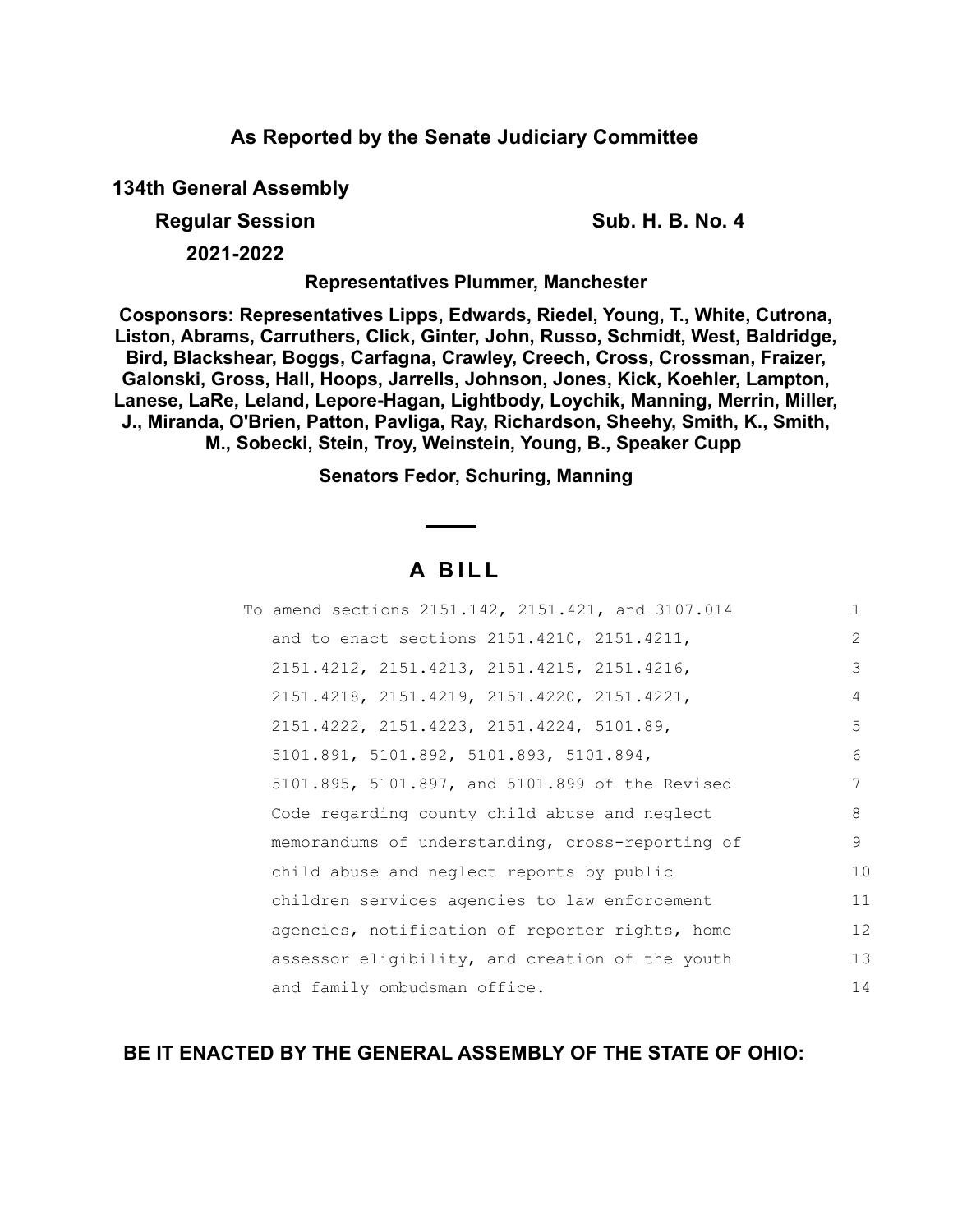### **Sub. H. B. No. 4 Page 2 Page 2 Page 2 Page 2 Page 2 Page 2 Page 2 Page 2 As Reported by the Senate Judiciary Committee**

**Section 1.** That sections 2151.142, 2151.421, and 3107.014 be amended and sections 2151.4210, 2151.4211, 2151.4212, 2151.4213, 2151.4215, 2151.4216, 2151.4218, 2151.4219, 2151.4220, 2151.4221, 2151.4222, 2151.4223, 2151.4224, 5101.89, 5101.891, 5101.892, 5101.893, 5101.894, 5101.895, 5101.897, and 5101.899 of the Revised Code be enacted to read as follows: 15 16 17 18 19 20

**Sec. 2151.142.** (A) As used in this section, "public record" and "journalist" have the same meanings as in section 149.43 of the Revised Code. 21 22 23

(B) Both of the following apply to the residential address of each officer or employee of a public children services agency or a private child placing agency who performs official responsibilities or duties described in section 2151.14, 2151.141, 2151.33, 2151.353, 2151.412, 2151.413, 2151.414, 2151.415, 2151.416, 2151.417, or 2151.421, or 2151.4210 to 2151.4224 or another section of the Revised Code and to the residential address of persons related to that officer or employee by consanguinity or affinity: 24 25 26 27 28 29 30 31 32

(1) Other officers and employees of a public children services agency, private child placing agency, juvenile court, or law enforcement agency shall consider those residential addresses to be confidential information. The officer or employee of the public children services agency or private child placing agency may waive the confidentiality of those residential addresses by giving express permission for their disclosure to other officers or employees of a public children services agency, private child placing agency, juvenile court, or law enforcement agency. 33 34 35 36 37 38 39 40 41 42

(2) To the extent that those residential addresses are contained in public records kept by a public children services 43 44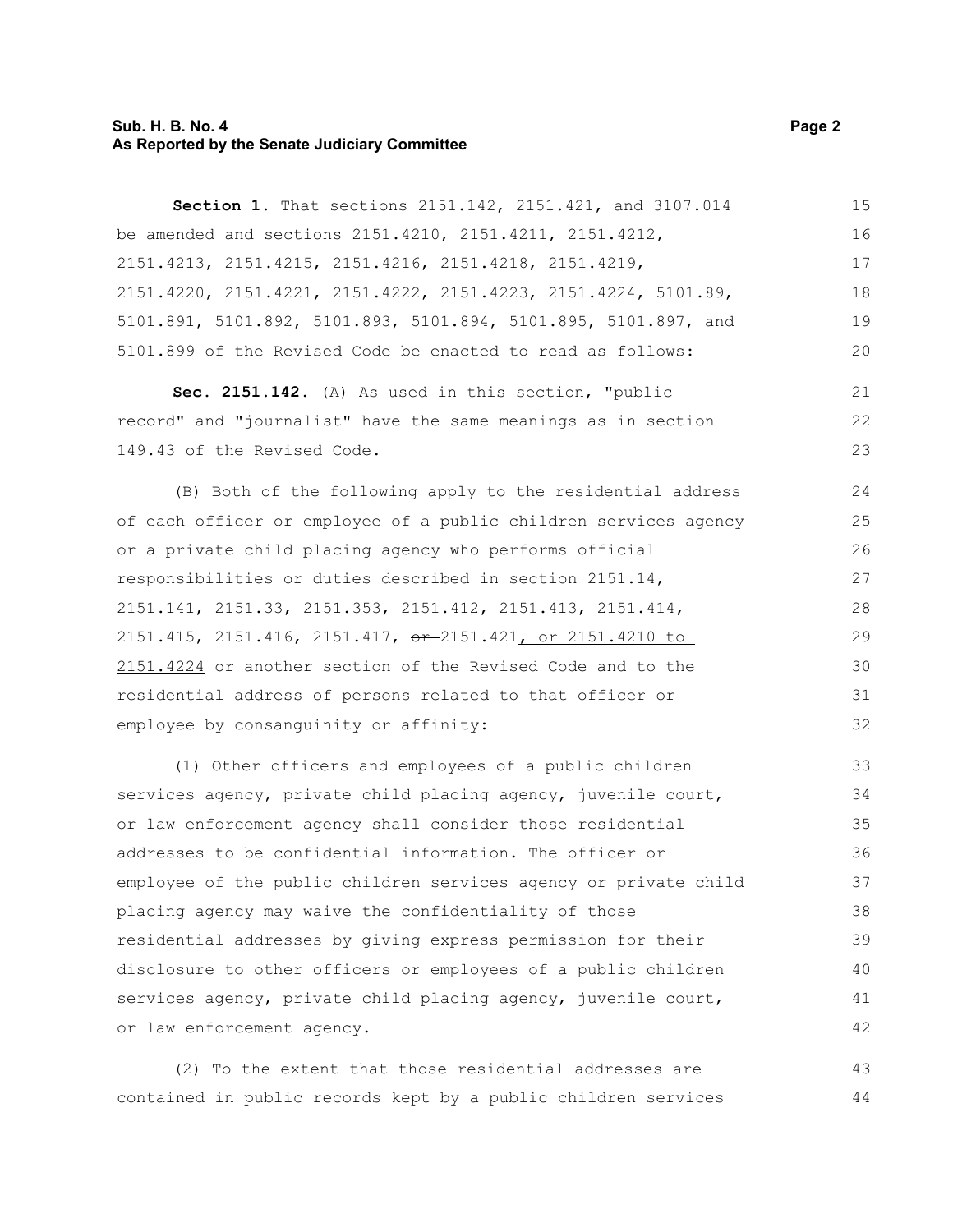#### **Sub. H. B. No. 4 Page 3 As Reported by the Senate Judiciary Committee**

agency, private child placing agency, juvenile court, or law enforcement agency, they shall not be considered to be information that is subject to inspection or copying as part of a public record under section 149.43 of the Revised Code. 45 46 47 48

(C) Except as provided in division (D) of this section, in the absence of a waiver as described in division (B)(1) of this section, no officer or employee of a public children services agency, private child placing agency, juvenile court, or law enforcement agency shall disclose the residential address of an officer or employee of a public children services agency or private child placing agency, or the residential address of a person related to that officer or employee by consanguinity or affinity, that is confidential information under division (B)(1) of this section to any person, when the disclosing officer or employee knows that the person is or may be a subject of an investigation, interview, examination, criminal case, other case, or other matter with which the officer or employee to whom the residential address relates currently is or has been associated. 49 50 51 52 53 54 55 56 57 58 59 60 61 62 63

(D) If, on or after the effective date of this section, a journalist requests a public children services agency, private child placing agency, juvenile court, or law enforcement agency to disclose a residential address that is confidential information under division (B)(1) of this section, the agency or juvenile court shall disclose to the journalist the residential address if all of the following apply: 64 65 66 67 68 69 70

(1) The request is in writing, is signed by the journalist, includes the journalist's name and title, and includes the name and address of the journalist's employer. 71 72 73

(2) The request states that disclosure of the residential 74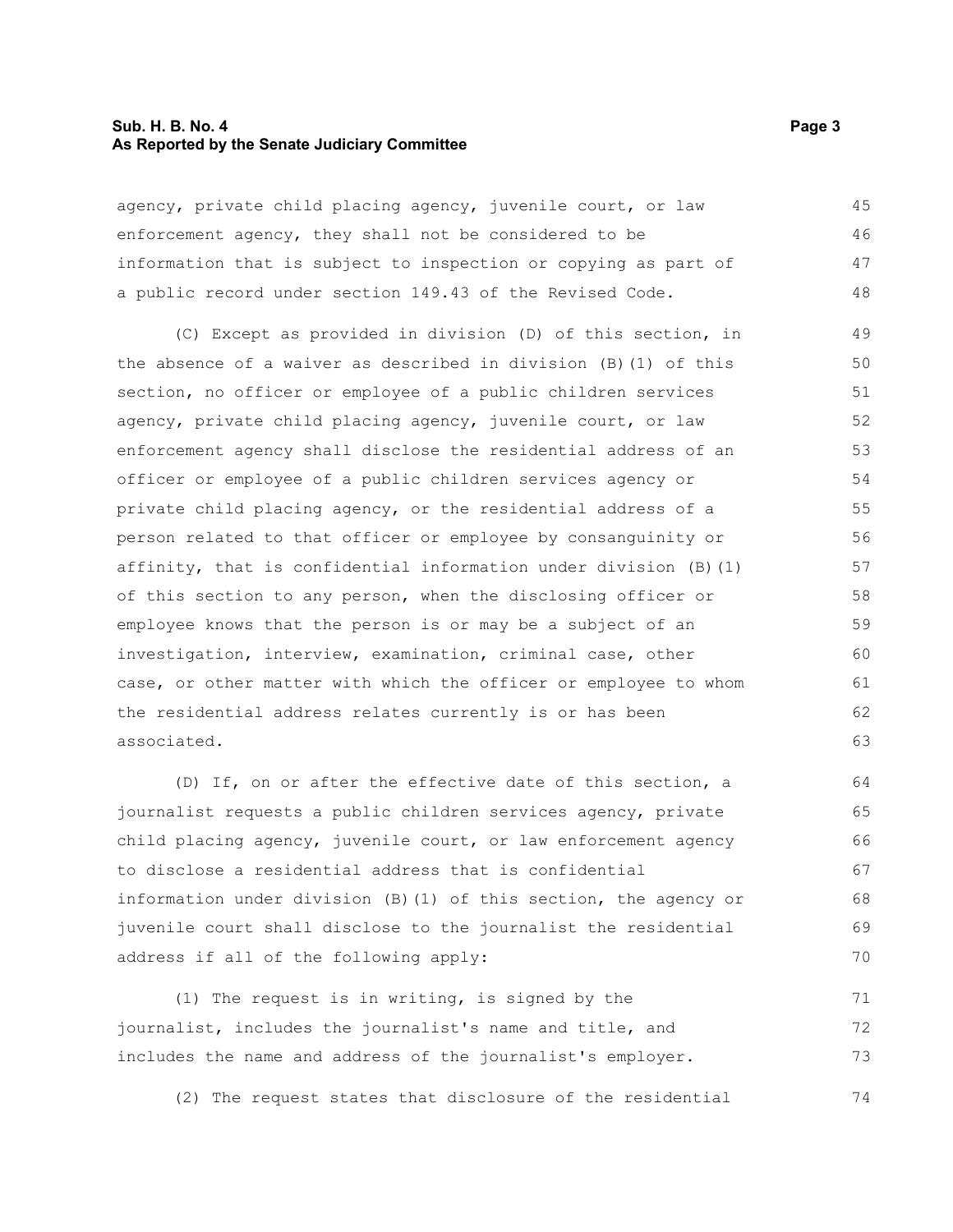### **Sub. H. B. No. 4 Page 4 Page 4 Page 4 Page 4 Page 4 Page 4 Page 4 Page 4 As Reported by the Senate Judiciary Committee**

address would be in the public interest. (3) The request adequately identifies the person whose residential address is requested. (4) The public children services agency, private child placing agency, juvenile court, or law enforcement agency receiving the request is one of the following: (a) The agency or juvenile court with which the official

in question serves or with which the employee in question is employed; 81 82 83

(b) The agency or juvenile court that has custody of the records of the agency with which the official in question serves or with which the employee in question is employed.

**Sec. 2151.421.** (A)(1)(a) No person described in division (A)(1)(b) of this section who is acting in an official or professional capacity and knows, or has reasonable cause to suspect based on facts that would cause a reasonable person in a similar position to suspect, that a child under eighteen years of age, or a person under twenty-one years of age with a developmental disability or physical impairment, has suffered or faces a threat of suffering any physical or mental wound, injury, disability, or condition of a nature that reasonably indicates abuse or neglect of the child shall fail to immediately report that knowledge or reasonable cause to suspect to the entity or persons specified in this division. Except as otherwise provided in this division or section 5120.173 of the Revised Code, the person making the report shall make it to the public children services agency or a peace officer in the county in which the child resides or in which the abuse or neglect is occurring or has occurred. If the person making the report is a 87 88 89 90 91 92 93 94 95 96 97 98 99 100 101 102 103

75

76 77

78 79 80

84 85 86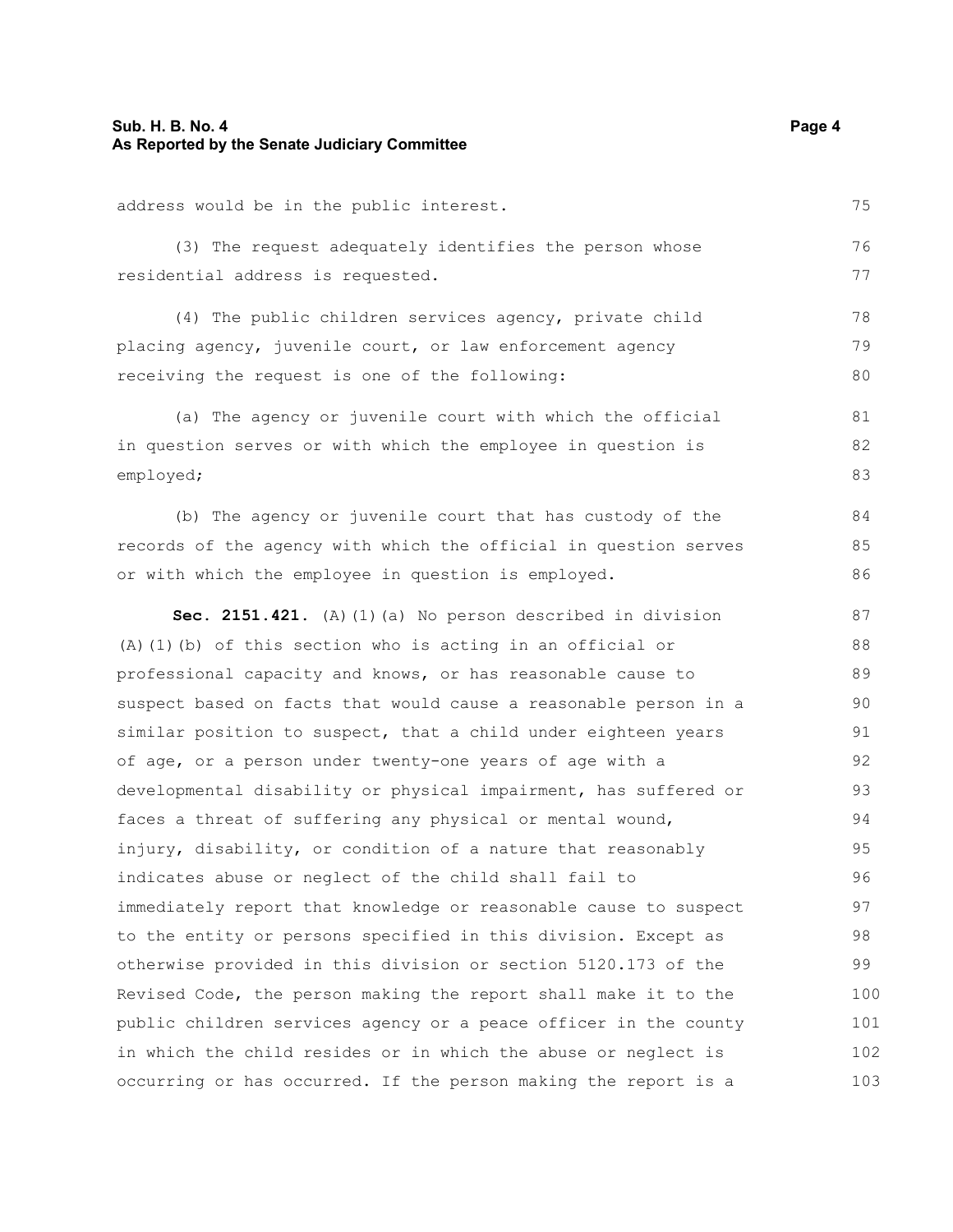#### **Sub. H. B. No. 4** Page 5 **As Reported by the Senate Judiciary Committee**

peace officer, the officer shall make it to the public children services agency in the county in which the child resides or in which the abuse or neglect is occurring or has occurred. In the circumstances described in section 5120.173 of the Revised Code, the person making the report shall make it to the entity specified in that section. 104 105 106 107 108 109

(b) Division (A)(1)(a) of this section applies to any person who is an attorney; health care professional; practitioner of a limited branch of medicine as specified in section 4731.15 of the Revised Code; licensed school psychologist; independent marriage and family therapist or marriage and family therapist; coroner; administrator or employee of a child day-care center; administrator or employee of a residential camp, child day camp, or private, nonprofit therapeutic wilderness camp; administrator or employee of a certified child care agency or other public or private children services agency; school teacher; school employee; school authority; peace officer; humane society agent; dog warden, deputy dog warden, or other person appointed to act as an animal control officer for a municipal corporation or township in accordance with state law, an ordinance, or a resolution; person, other than a cleric, rendering spiritual treatment through prayer in accordance with the tenets of a wellrecognized religion; employee of a county department of job and family services who is a professional and who works with children and families; superintendent or regional administrator employed by the department of youth services; superintendent, board member, or employee of a county board of developmental disabilities; investigative agent contracted with by a county board of developmental disabilities; employee of the department of developmental disabilities; employee of a facility or home 110 111 112 113 114 115 116 117 118 119 120 121 122 123 124 125 126 127 128 129 130 131 132 133 134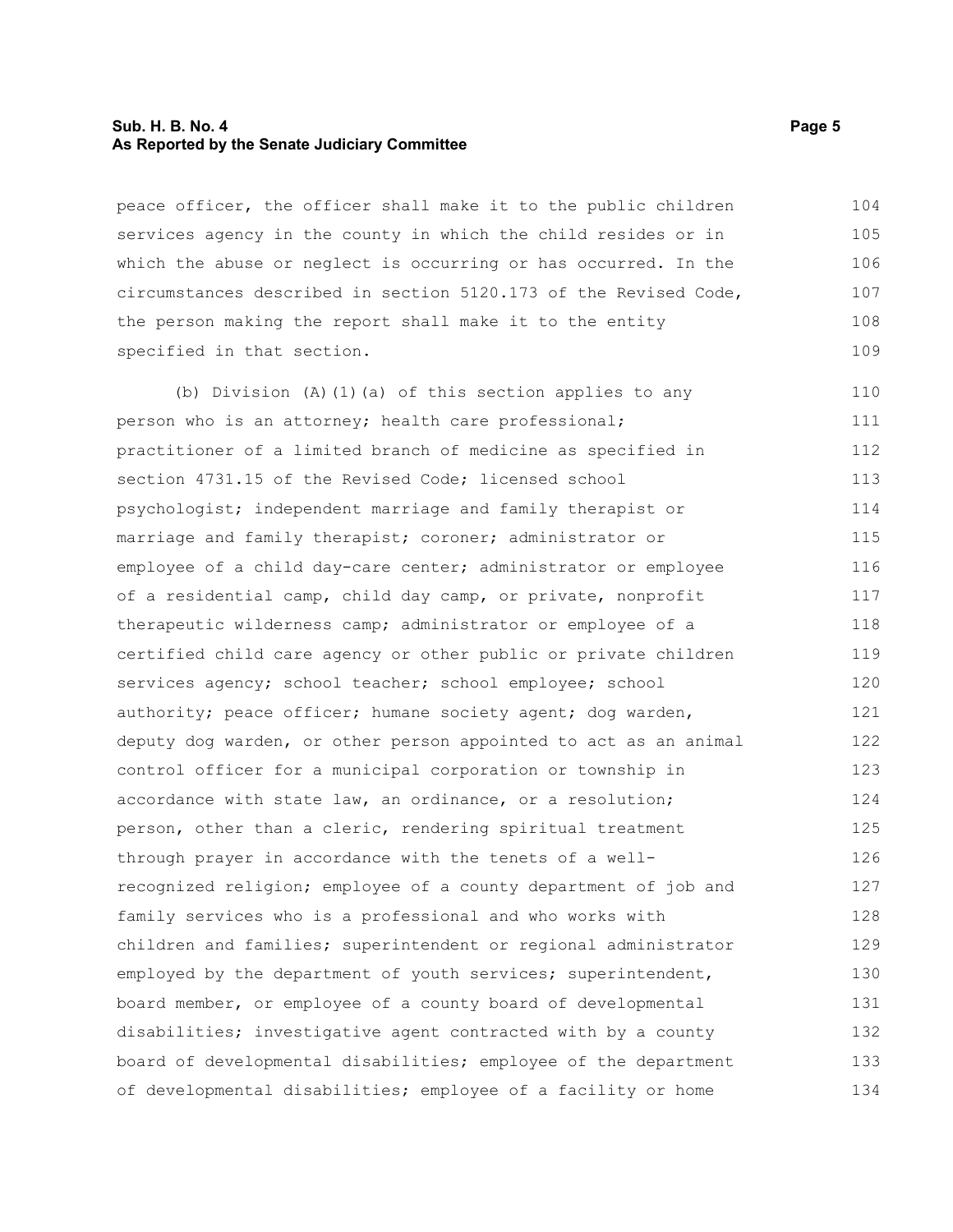#### **Sub. H. B. No. 4 Page 6 As Reported by the Senate Judiciary Committee**

that provides respite care in accordance with section 5123.171 of the Revised Code; employee of an entity that provides homemaker services; employee of a qualified organization as defined in section 2151.90 of the Revised Code; a host family as defined in section 2151.90 of the Revised Code; foster caregiver; a person performing the duties of an assessor pursuant to Chapter 3107. or 5103. of the Revised Code; third party employed by a public children services agency to assist in providing child or family related services; court appointed special advocate; or guardian ad litem. 135 136 137 138 139 140 141 142 143 144

(c) If two or more health care professionals, after providing health care services to a child, determine or suspect that the child has been or is being abused or neglected, the health care professionals may designate one of the health care professionals to report the abuse or neglect. A single report made under this division shall meet the reporting requirements of division (A)(1) of this section. 145 146 147 148 149 150 151

(2) Except as provided in division (A)(3) of this section, an attorney or a physician is not required to make a report pursuant to division (A)(1) of this section concerning any communication the attorney or physician receives from a client or patient in an attorney-client or physician-patient relationship, if, in accordance with division (A) or (B) of section 2317.02 of the Revised Code, the attorney or physician could not testify with respect to that communication in a civil or criminal proceeding. 152 153 154 155 156 157 158 159 160

(3) The client or patient in an attorney-client or physician-patient relationship described in division (A)(2) of this section is deemed to have waived any testimonial privilege under division (A) or (B) of section 2317.02 of the Revised Code 161 162 163 164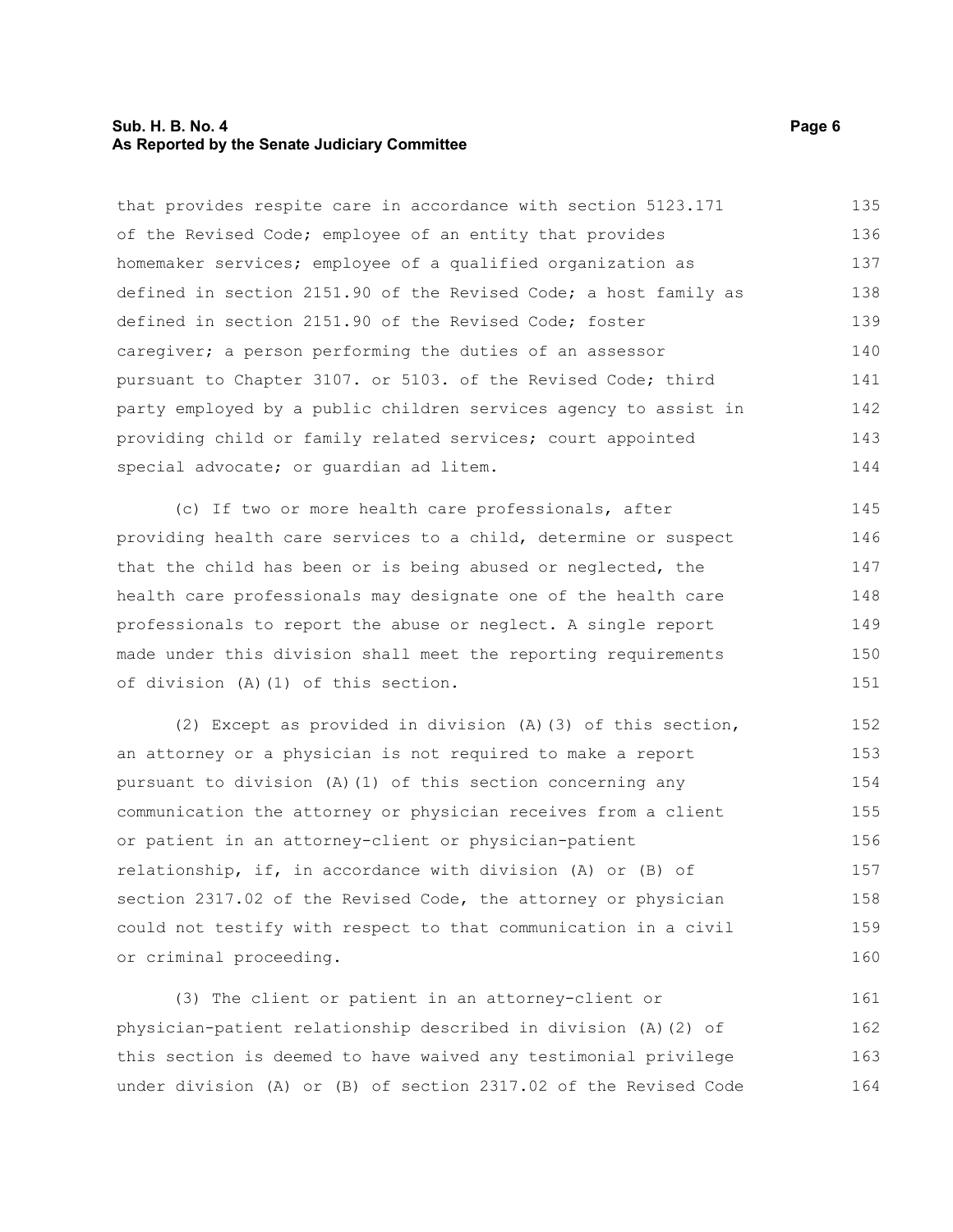#### **Sub. H. B. No. 4 Page 7 Page 7 Page 7 Page 7 Page 7 Page 7 Page 7 Page 7 Page 7 Page 7 Page 7 As Reported by the Senate Judiciary Committee**

with respect to any communication the attorney or physician receives from the client or patient in that attorney-client or physician-patient relationship, and the attorney or physician shall make a report pursuant to division (A)(1) of this section with respect to that communication, if all of the following apply: 165 166 167 168 169 170

(a) The client or patient, at the time of the communication, is a child under eighteen years of age or is a person under twenty-one years of age with a developmental disability or physical impairment. 171 172 173 174

(b) The attorney or physician knows, or has reasonable cause to suspect based on facts that would cause a reasonable person in similar position to suspect that the client or patient has suffered or faces a threat of suffering any physical or mental wound, injury, disability, or condition of a nature that reasonably indicates abuse or neglect of the client or patient. 175 176 177 178 179 180

(c) The abuse or neglect does not arise out of the client's or patient's attempt to have an abortion without the notification of her parents, guardian, or custodian in accordance with section 2151.85 of the Revised Code. 181 182 183 184

(4)(a) No cleric and no person, other than a volunteer, designated by any church, religious society, or faith acting as a leader, official, or delegate on behalf of the church, religious society, or faith who is acting in an official or professional capacity, who knows, or has reasonable cause to believe based on facts that would cause a reasonable person in a similar position to believe, that a child under eighteen years of age, or a person under twenty-one years of age with a developmental disability or physical impairment, has suffered or faces a threat of suffering any physical or mental wound, 185 186 187 188 189 190 191 192 193 194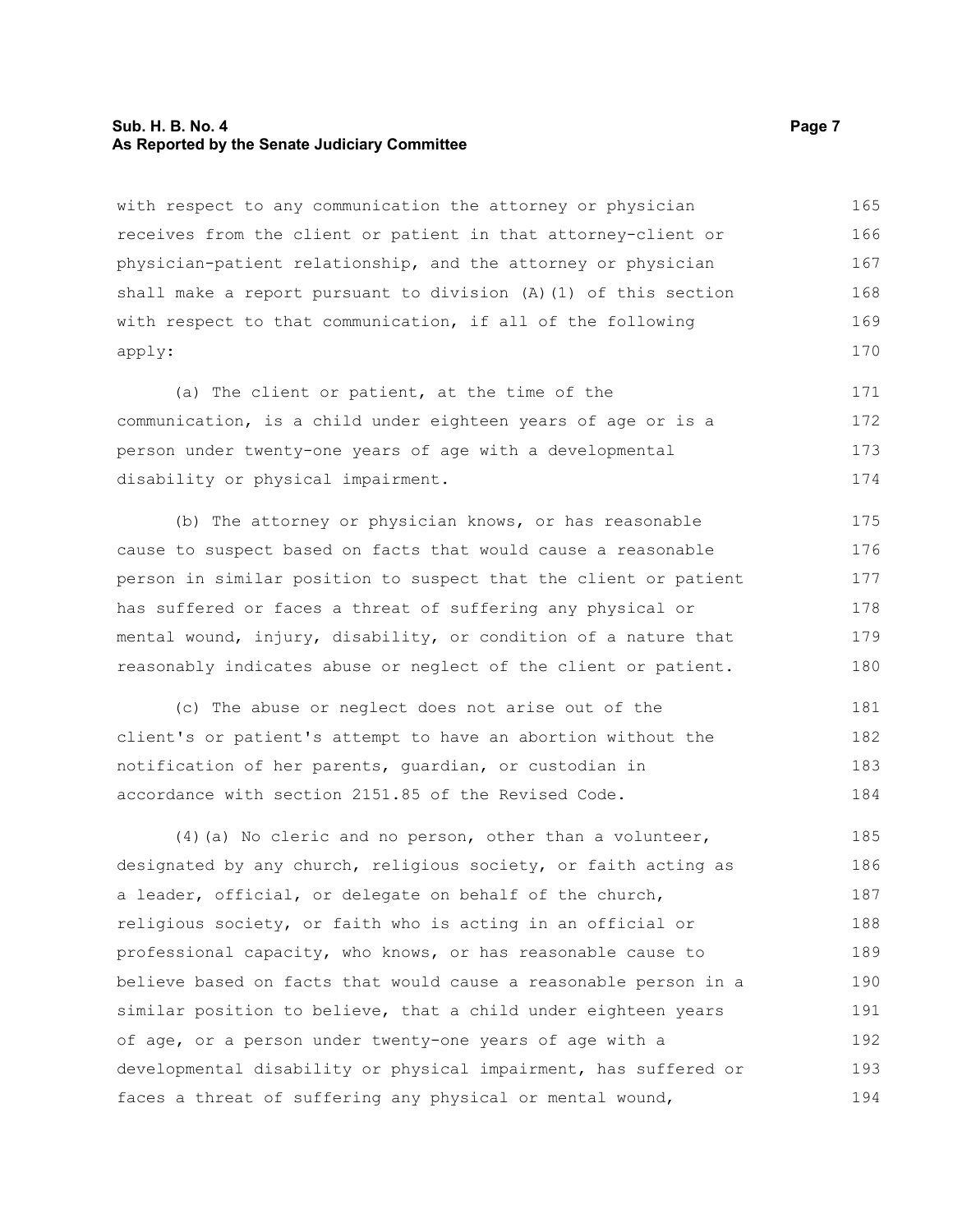#### **Sub. H. B. No. 4 Page 8 As Reported by the Senate Judiciary Committee**

injury, disability, or condition of a nature that reasonably indicates abuse or neglect of the child, and who knows, or has reasonable cause to believe based on facts that would cause a reasonable person in a similar position to believe, that another cleric or another person, other than a volunteer, designated by a church, religious society, or faith acting as a leader, official, or delegate on behalf of the church, religious society, or faith caused, or poses the threat of causing, the wound, injury, disability, or condition that reasonably indicates abuse or neglect shall fail to immediately report that knowledge or reasonable cause to believe to the entity or persons specified in this division. Except as provided in section 5120.173 of the Revised Code, the person making the report shall make it to the public children services agency or a peace officer in the county in which the child resides or in which the abuse or neglect is occurring or has occurred. In the circumstances described in section 5120.173 of the Revised Code, the person making the report shall make it to the entity specified in that section. 195 196 197 198 199 200 201 202 203 204 205 206 207 208 209 210 211 212 213

(b) Except as provided in division (A)(4)(c) of this section, a cleric is not required to make a report pursuant to division (A)(4)(a) of this section concerning any communication the cleric receives from a penitent in a cleric-penitent relationship, if, in accordance with division (C) of section 2317.02 of the Revised Code, the cleric could not testify with respect to that communication in a civil or criminal proceeding. 214 215 216 217 218 219 220

(c) The penitent in a cleric-penitent relationship described in division (A)(4)(b) of this section is deemed to have waived any testimonial privilege under division (C) of section 2317.02 of the Revised Code with respect to any communication the cleric receives from the penitent in that 221 222 223 224 225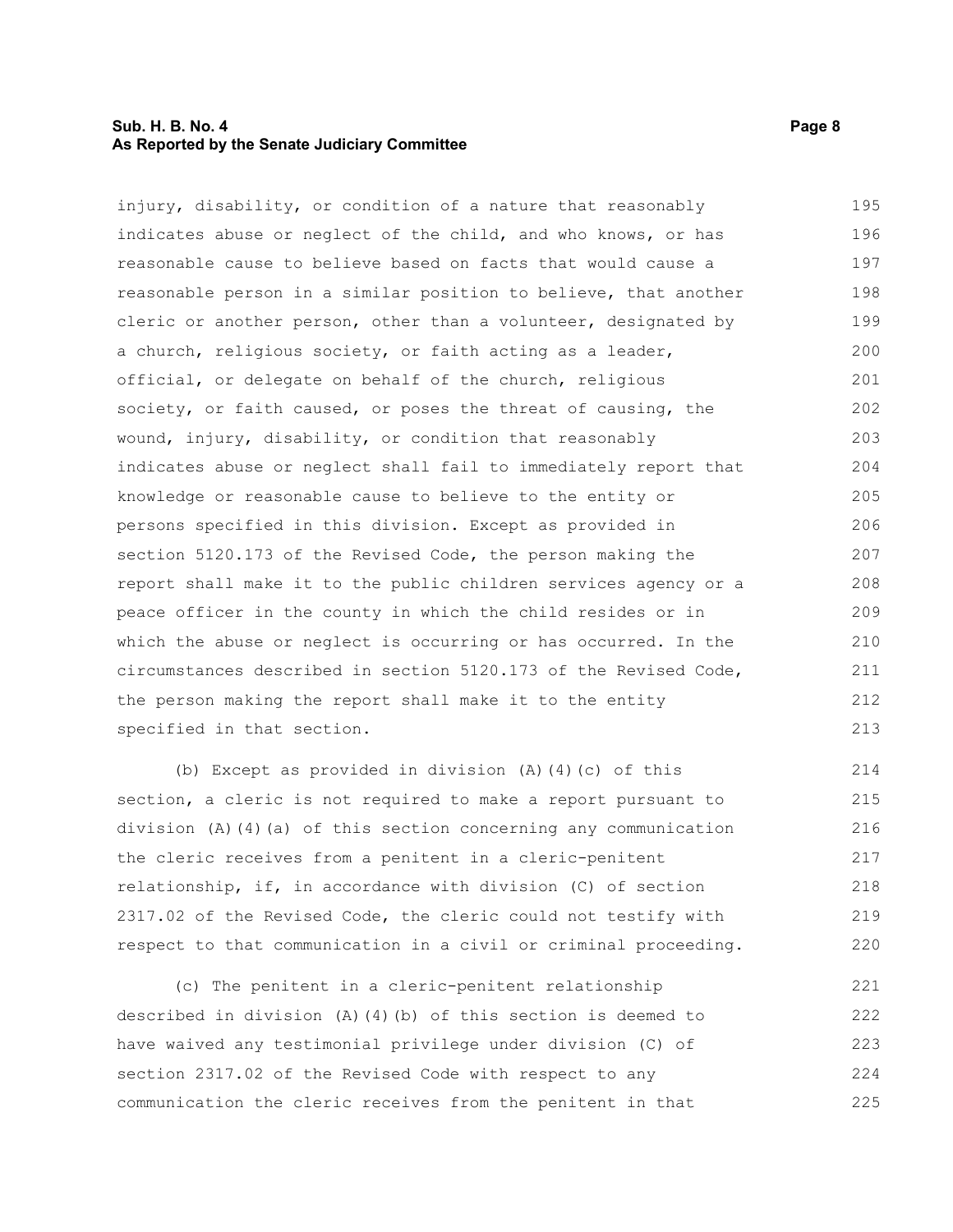#### **Sub. H. B. No. 4 Page 9 As Reported by the Senate Judiciary Committee**

cleric-penitent relationship, and the cleric shall make a report pursuant to division  $(A)$   $(4)$   $(a)$  of this section with respect to that communication, if all of the following apply: 226 227 228

(i) The penitent, at the time of the communication, is a child under eighteen years of age or is a person under twentyone years of age with a developmental disability or physical impairment. 229 230 231 232

(ii) The cleric knows, or has reasonable cause to believe based on facts that would cause a reasonable person in a similar position to believe, as a result of the communication or any observations made during that communication, the penitent has suffered or faces a threat of suffering any physical or mental wound, injury, disability, or condition of a nature that reasonably indicates abuse or neglect of the penitent. 233 234 235 236 237 238 239

(iii) The abuse or neglect does not arise out of the penitent's attempt to have an abortion performed upon a child under eighteen years of age or upon a person under twenty-one years of age with a developmental disability or physical impairment without the notification of her parents, guardian, or custodian in accordance with section 2151.85 of the Revised Code. 240 241 242 243 244 245 246

(d) Divisions (A)(4)(a) and (c) of this section do not apply in a cleric-penitent relationship when the disclosure of any communication the cleric receives from the penitent is in violation of the sacred trust. 247 248 249 250

(e) As used in divisions (A)(1) and (4) of this section, "cleric" and "sacred trust" have the same meanings as in section 2317.02 of the Revised Code. 251 252 253

(B) Anyone who knows, or has reasonable cause to suspect

254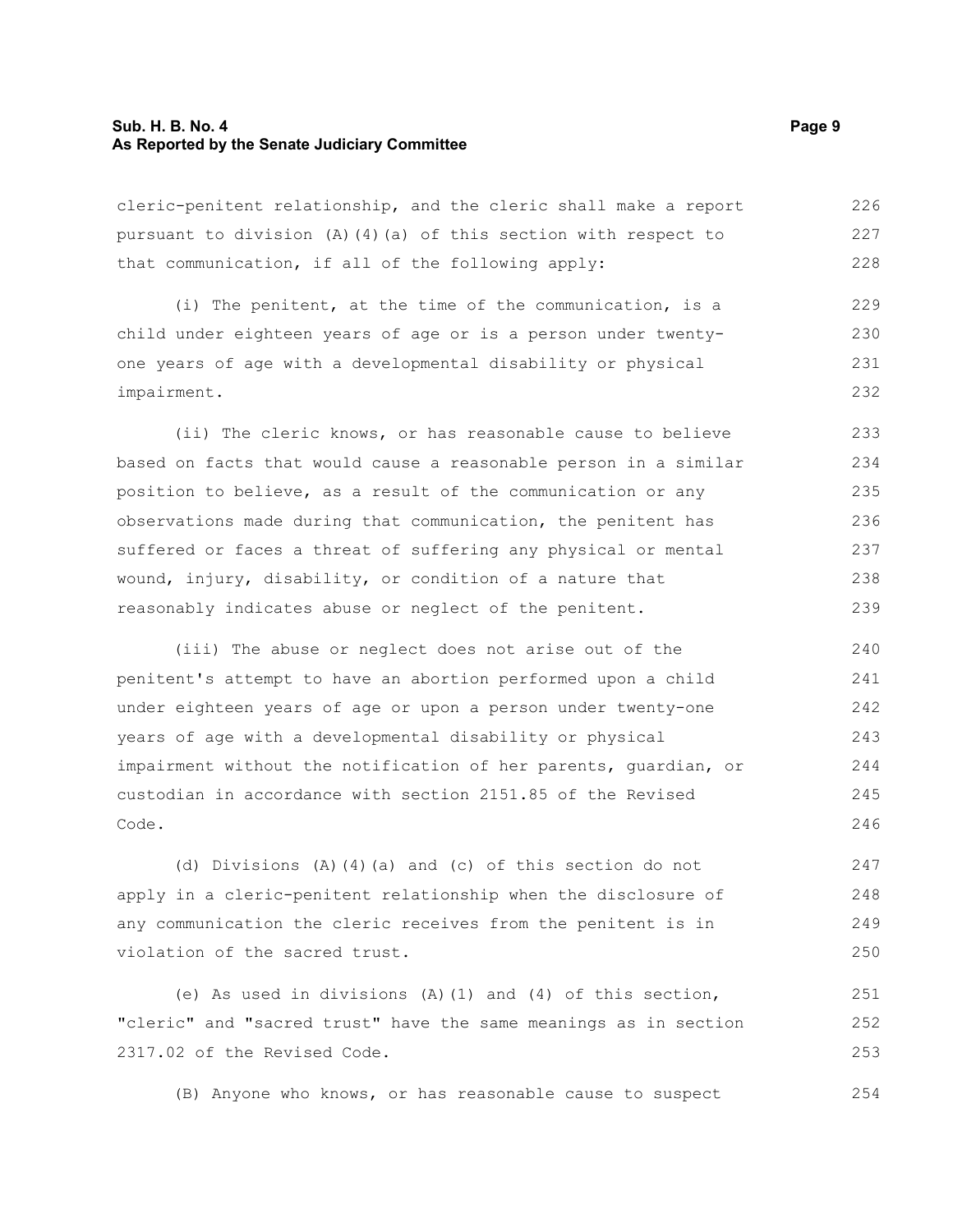#### **Sub. H. B. No. 4 Page 10 As Reported by the Senate Judiciary Committee**

based on facts that would cause a reasonable person in similar circumstances to suspect, that a child under eighteen years of age, or a person under twenty-one years of age with a developmental disability or physical impairment, has suffered or faces a threat of suffering any physical or mental wound, injury, disability, or other condition of a nature that reasonably indicates abuse or neglect of the child may report or cause reports to be made of that knowledge or reasonable cause to suspect to the entity or persons specified in this division. Except as provided in section 5120.173 of the Revised Code, a person making a report or causing a report to be made under this division shall make it or cause it to be made to the public children services agency or to a peace officer. In the circumstances described in section 5120.173 of the Revised Code, a person making a report or causing a report to be made under this division shall make it or cause it to be made to the entity specified in that section. 255 256 257 258 259 260 261 262 263 264 265 266 267 268 269 270 271

(C) Any report made pursuant to division (A) or (B) of this section shall be made forthwith either by telephone or in person and shall be followed by a written report, if requested by the receiving agency or officer. The written report shall contain: 272 273 274 275 276

(1) The names and addresses of the child and the child's parents or the person or persons having custody of the child, if known; 277 278 279

(2) The child's age and the nature and extent of the child's injuries, abuse, or neglect that is known or reasonably suspected or believed, as applicable, to have occurred or of the threat of injury, abuse, or neglect that is known or reasonably suspected or believed, as applicable, to exist, including any 280 281 282 283 284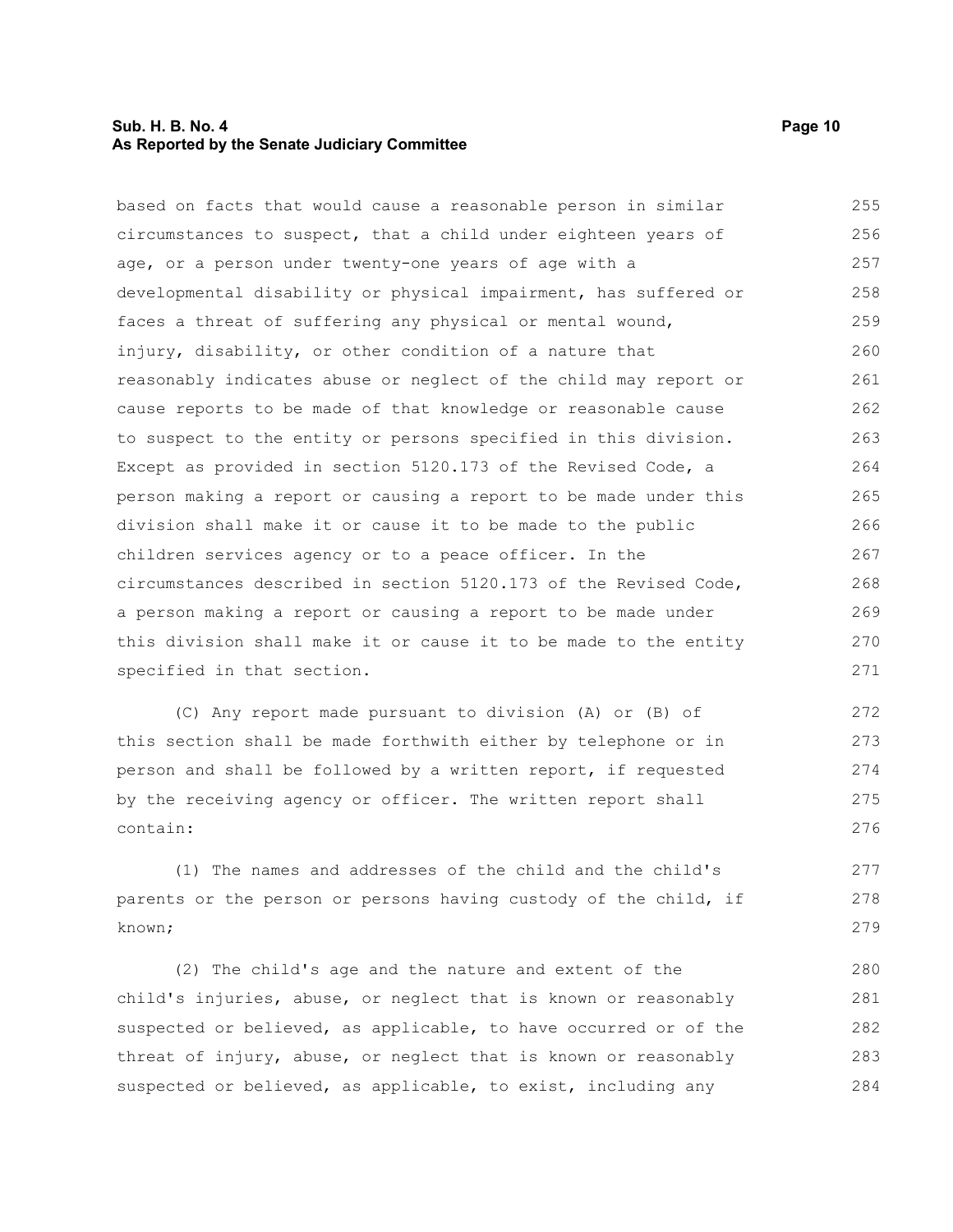### **Sub. H. B. No. 4 Page 11 As Reported by the Senate Judiciary Committee**

#### evidence of previous injuries, abuse, or neglect;

(3) Any other information, including, but not limited to, results and reports of any medical examinations, tests, or procedures performed under division (D) of this section, that might be helpful in establishing the cause of the injury, abuse, or neglect that is known or reasonably suspected or believed, as applicable, to have occurred or of the threat of injury, abuse, or neglect that is known or reasonably suspected or believed, as applicable, to exist. 286 287 288 289 290 291 292 293

(D)(1) Any person, who is required by division (A) of this section to report child abuse or child neglect that is known or reasonably suspected or believed to have occurred, may take or cause to be taken color photographs of areas of trauma visible on a child and, if medically necessary for the purpose of diagnosing or treating injuries that are suspected to have occurred as a result of child abuse or child neglect, perform or cause to be performed radiological examinations and any other medical examinations of, and tests or procedures on, the child. 294 295 296 297 298 299 300 301 302

(2) The results and any available reports of examinations, tests, or procedures made under division (D)(1) of this section shall be included in a report made pursuant to division (A) of this section. Any additional reports of examinations, tests, or procedures that become available shall be provided to the public children services agency, upon request. 303 304 305 306 307 308

(3) If a health care professional provides health care services in a hospital, children's advocacy center, or emergency medical facility to a child about whom a report has been made under division (A) of this section, the health care professional may take any steps that are reasonably necessary for the release or discharge of the child to an appropriate environment. Before 309 310 311 312 313 314

285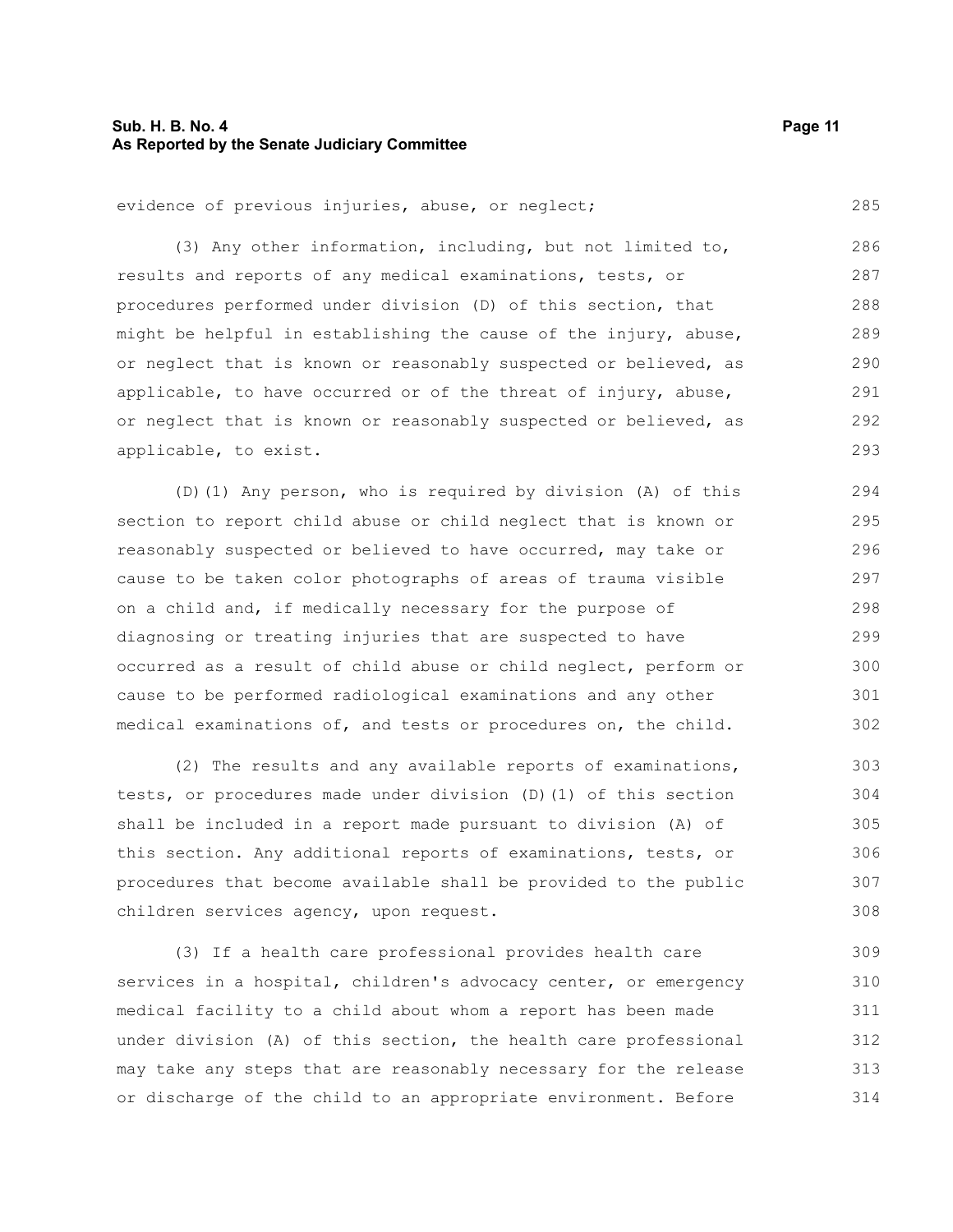#### **Sub. H. B. No. 4 Page 12 As Reported by the Senate Judiciary Committee**

the child's release or discharge, the health care professional may obtain information, or consider information obtained, from other entities or individuals that have knowledge about the child. Nothing in division (D)(3) of this section shall be construed to alter the responsibilities of any person under sections 2151.27 and 2151.31 of the Revised Code. 315 316 317 318 319 320

(4) A health care professional may conduct medical examinations, tests, or procedures on the siblings of a child about whom a report has been made under division (A) of this section and on other children who reside in the same home as the child, if the professional determines that the examinations, tests, or procedures are medically necessary to diagnose or treat the siblings or other children in order to determine whether reports under division (A) of this section are warranted with respect to such siblings or other children. The results of the examinations, tests, or procedures on the siblings and other children may be included in a report made pursuant to division (A) of this section. 321 322 323 324 325 326 327 328 329 330 331 332

(5) Medical examinations, tests, or procedures conducted under divisions (D)(1) and (4) of this section and decisions regarding the release or discharge of a child under division (D) (3) of this section do not constitute a law enforcement investigation or activity. 333 334 335 336 337

(E)(1) When a peace officer receives a report made pursuant to division (A) or (B) of this section, upon receipt of the report, the peace officer who receives the report shall refer the report to the appropriate public children services agency, in accordance with requirements specified under division (B)(6) of section 2151.4211 of the Revised Code, unless an arrest is made at the time of the report that results in the 338 339 340 341 342 343 344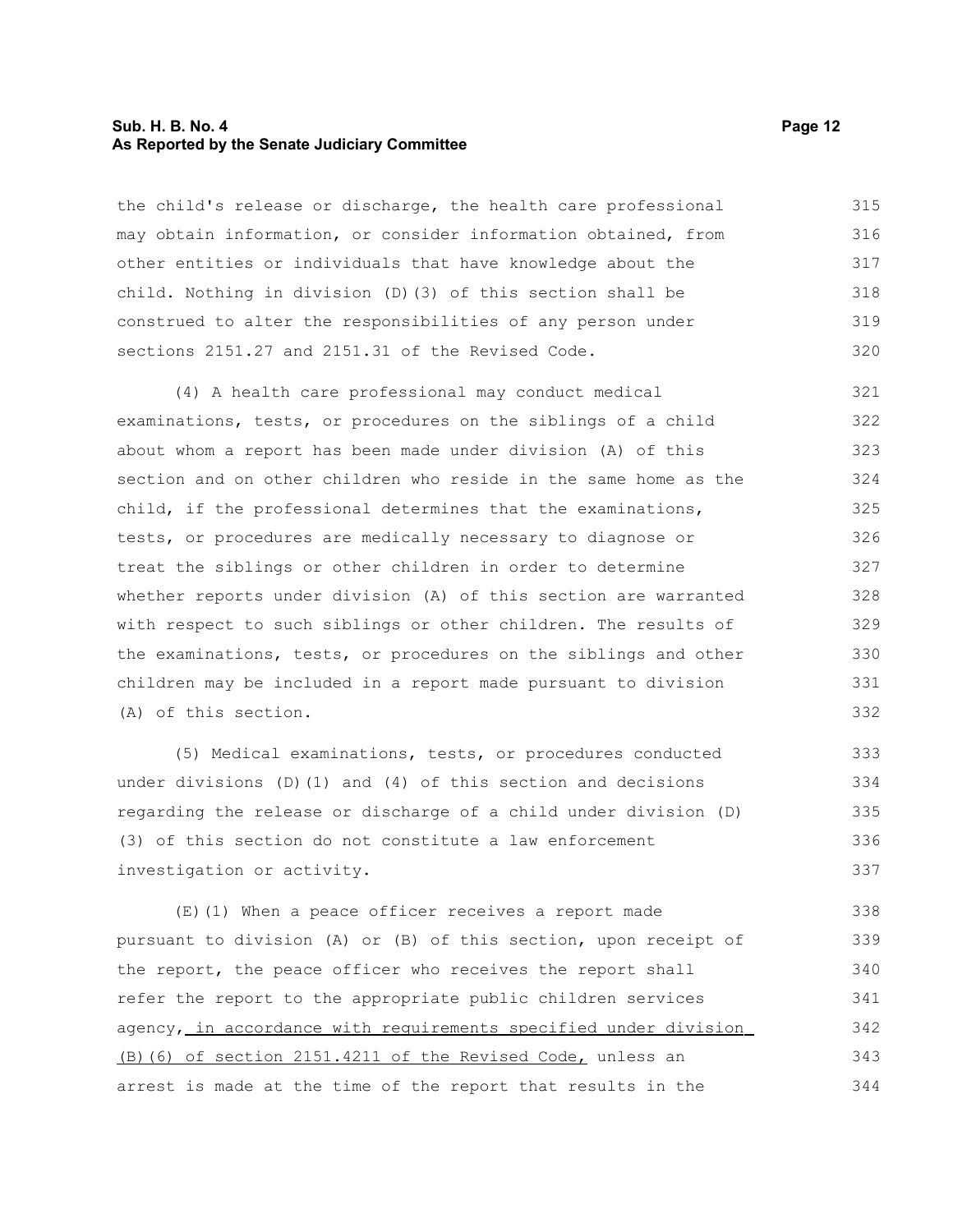#### **Sub. H. B. No. 4 Page 13 As Reported by the Senate Judiciary Committee**

appropriate public children services agency being contacted concerning the possible abuse or neglect of a child or the possible threat of abuse or neglect of a child. 345 346 347

(2) When a public children services agency receives a report pursuant to this division or division (A) or (B) of this section, upon receipt of the report, the public children services agency shall do both-all of the following: 348 349 350 351

(a) Comply with section 2151.422 of the Revised Code; 352

(b) If the county served by the agency is also served by a children's advocacy center and the report alleges sexual abuse of a child or another type of abuse of a child that is specified in the memorandum of understanding that creates the center as being within the center's jurisdiction, comply regarding the report with the protocol and procedures for referrals and investigations, with the coordinating activities, and with the authority or responsibility for performing or providing functions, activities, and services stipulated in the interagency agreement entered into under section 2151.428 of the Revised Code relative to that center; 353 354 355 356 357 358 359 360 361 362 363

(c) Unless an arrest is made at the time of the report that results in the appropriate law enforcement agency being contacted concerning the possible abuse or neglect of a child or the possible threat of abuse or neglect of a child, and in accordance with requirements specified under division (B)(6) of section 2151.4211 of the Revised Code, notify the appropriate law enforcement agency of the report, if the public children services agency received either of the following: 364 365 366 367 368 369 370 371

(i) A report of abuse of a child; (ii) A report of neglect of a child that alleges a type of 372 373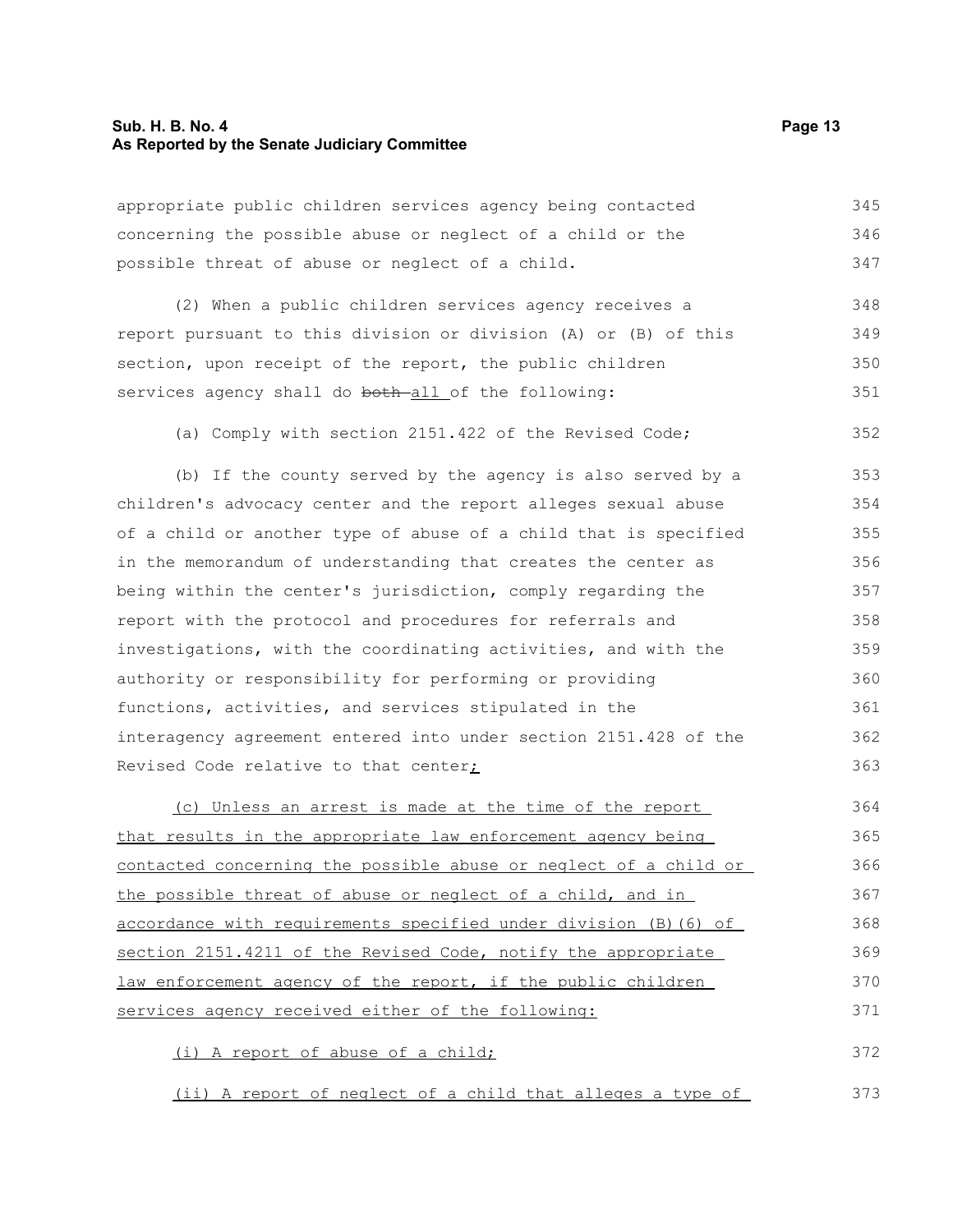#### **Sub. H. B. No. 4 Page 14 As Reported by the Senate Judiciary Committee**

neglect identified by the department of job and family services in rules adopted under division (L)(2) of this section. (F) No peace officer shall remove a child about whom a report is made pursuant to this section from the child's parents, stepparents, or guardian or any other persons having custody of the child without consultation with the public children services agency, unless, in the judgment of the officer, and, if the report was made by physician, the physician, immediate removal is considered essential to protect the child from further abuse or neglect. The agency that must be consulted shall be the agency conducting the investigation of the report as determined pursuant to section 2151.422 of the Revised Code. (G)(1) Except as provided in section 2151.422 of the Revised Code or in an interagency agreement entered into under section 2151.428 of the Revised Code that applies to the particular report, the public children services agency shall investigate, within twenty-four hours, each report of child abuse or child neglect that is known or reasonably suspected or believed to have occurred and of a threat of child abuse or child neglect that is known or reasonably suspected or believed to exist that is referred to it under this section to determine the circumstances surrounding the injuries, abuse, or neglect or the threat of injury, abuse, or neglect, the cause of the injuries, abuse, neglect, or threat, and the person or persons responsible. The investigation shall be made in cooperation with the law enforcement agency and in accordance with the memorandum of understanding prepared under division (K) of thissectionsections 2151.4210 to 2151.4224 of the Revised Code. A representative of the public children services agency shall, at the time of initial contact with the person subject to the 374 375 376 377 378 379 380 381 382 383 384 385 386 387 388 389 390 391 392 393 394 395 396 397 398 399 400 401 402 403 404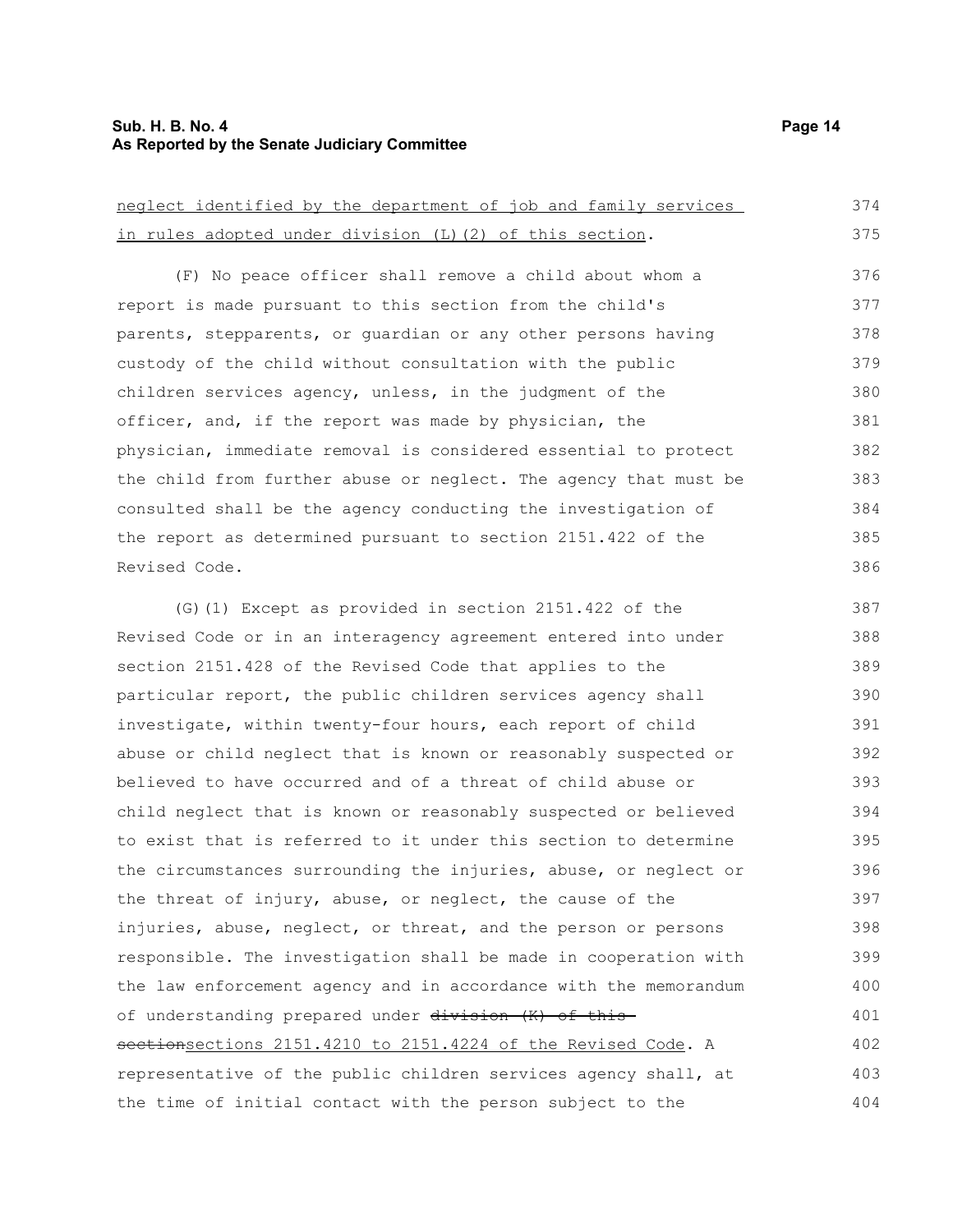#### **Sub. H. B. No. 4 Page 15 As Reported by the Senate Judiciary Committee**

investigation, inform the person of the specific complaints or allegations made against the person. The information shall be given in a manner that is consistent with division (I)(1) of this section and protects the rights of the person making the report under this section. 405 406 407 408 409

A failure to make the investigation in accordance with the memorandum is not grounds for, and shall not result in, the dismissal of any charges or complaint arising from the report or the suppression of any evidence obtained as a result of the report and does not give, and shall not be construed as giving, any rights or any grounds for appeal or post-conviction relief to any person. The public children services agency shall report each case to the uniform statewide automated child welfare information system that the department of job and family services shall maintain in accordance with section 5101.13 of the Revised Code. The public children services agency shall submit a report of its investigation, in writing, to the law enforcement agency. 410 411 412 413 414 415 416 417 418 419 420 421 422

(2) The public children services agency shall make any recommendations to the county prosecuting attorney or city director of law that it considers necessary to protect any children that are brought to its attention. 423 424 425 426

(H)(1)(a) Except as provided in divisions (H)(1)(b) and (I)(3) of this section, any person, health care professional, hospital, institution, school, health department, or agency shall be immune from any civil or criminal liability for injury, death, or loss to person or property that otherwise might be incurred or imposed as a result of any of the following: 427 428 429 430 431 432

(i) Participating in the making of reports pursuant to division (A) of this section or in the making of reports in good 433 434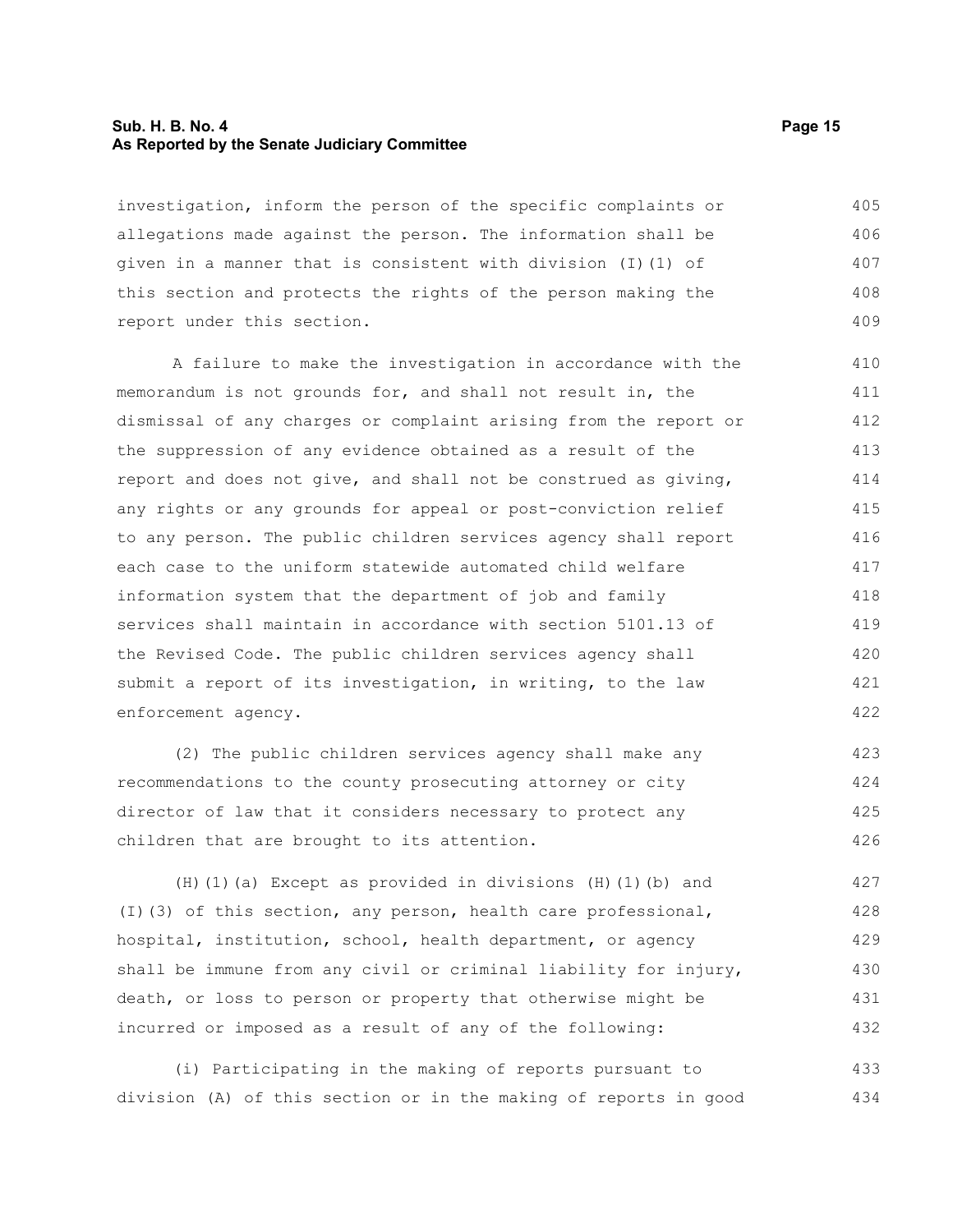### **Sub. H. B. No. 4** Page 16 **As Reported by the Senate Judiciary Committee**

| faith, pursuant to division (B) of this section;                 | 435 |
|------------------------------------------------------------------|-----|
| (ii) Participating in medical examinations, tests, or            | 436 |
| procedures under division (D) of this section;                   | 437 |
| (iii) Providing information used in a report made pursuant       | 438 |
| to division (A) of this section or providing information in good | 439 |
| faith used in a report made pursuant to division (B) of this     | 440 |
| section;                                                         | 441 |
| (iv) Participating in a judicial proceeding resulting from       | 442 |
| a report made pursuant to division (A) of this section or        | 443 |
| participating in good faith in a proceeding resulting from a     | 444 |
| report made pursuant to division (B) of this section.            | 445 |
| (b) Immunity under division (H)(1)(a)(ii) of this section        | 446 |
| shall not apply when a health care provider has deviated from    | 447 |
| the standard of care applicable to the provider's profession.    | 448 |
| (c) Notwithstanding section 4731.22 of the Revised Code,         | 449 |
| the physician-patient privilege shall not be a ground for        | 450 |
| excluding evidence regarding a child's injuries, abuse, or       | 451 |
| neglect, or the cause of the injuries, abuse, or neglect in any  | 452 |
| judicial proceeding resulting from a report submitted pursuant   | 453 |
| to this section.                                                 | 454 |
| (2) In any civil or criminal action or proceeding in which       | 455 |
| it is alleged and proved that participation in the making of a   | 456 |
| report under this section was not in good faith or participation | 457 |
| in a judicial proceeding resulting from a report made under this | 458 |
| section was not in good faith, the court shall award the         | 459 |
| prevailing party reasonable attorney's fees and costs and, if a  | 460 |
| civil action or proceeding is voluntarily dismissed, may award   | 461 |
| reasonable attorney's fees and costs to the party against whom   | 462 |
| the civil action or proceeding is brought.                       | 463 |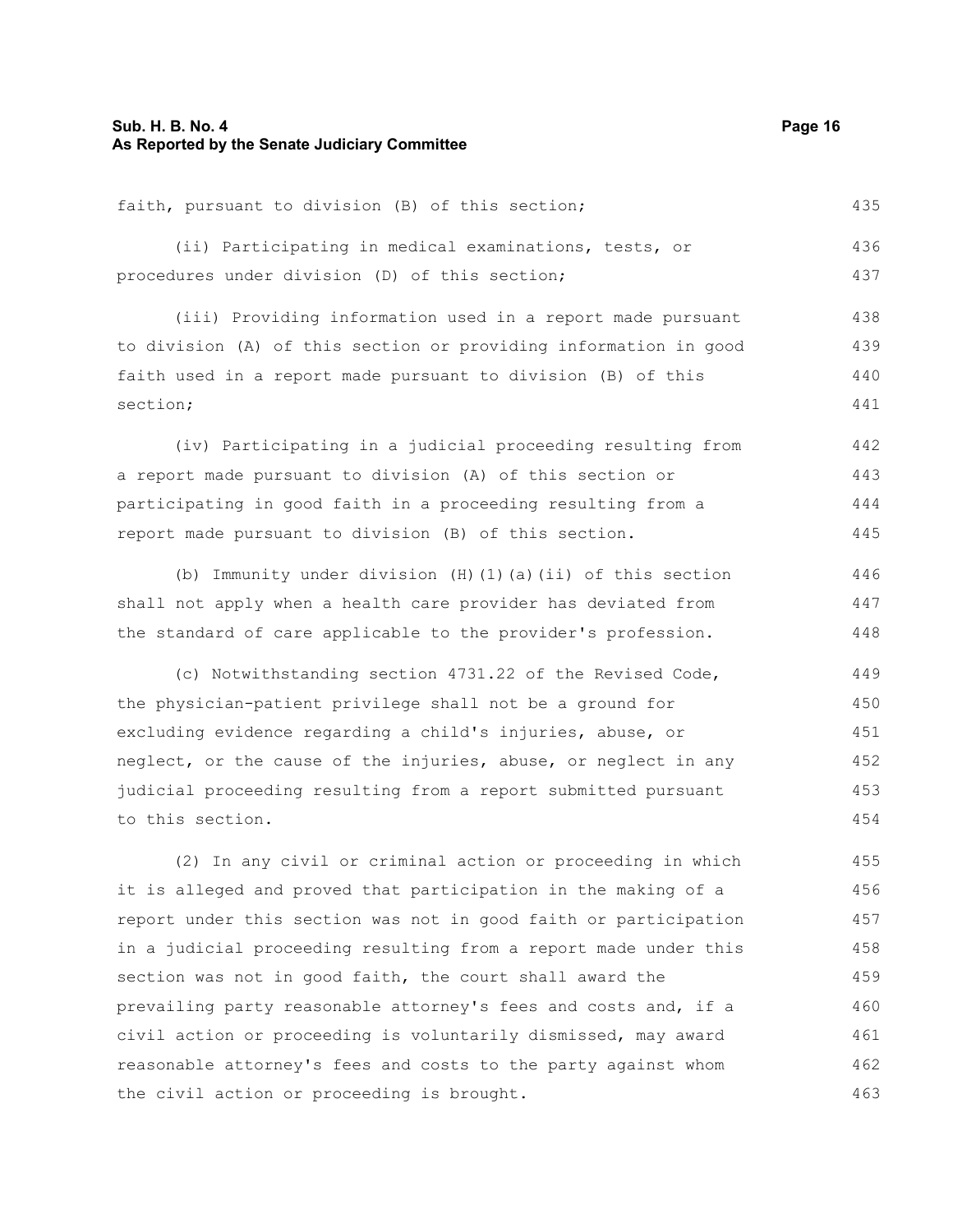### **Sub. H. B. No. 4 Page 17 As Reported by the Senate Judiciary Committee**

(I)(1) Except as provided in divisions (I)(4) and  $\left( \Theta \right)$  (N) of this section and sections 2151.423 and 2151.4210 of the Revised Code, a report made under this section is confidential. The information provided in a report made pursuant to this section and the name of the person who made the report shall not be released for use, and shall not be used, as evidence in any civil action or proceeding brought against the person who made the report. Nothing in this division shall preclude the use of reports of other incidents of known or suspected abuse or neglect in a civil action or proceeding brought pursuant to division  $(W)$   $(M)$  of this section against a person who is alleged to have violated division (A)(1) of this section, provided that any information in a report that would identify the child who is the subject of the report or the maker of the report, if the maker of the report is not the defendant or an agent or employee of the defendant, has been redacted. In a criminal proceeding, the report is admissible in evidence in accordance with the Rules of Evidence and is subject to discovery in accordance with the Rules of Criminal Procedure. 464 465 466 467 468 469 470 471 472 473 474 475 476 477 478 479 480 481 482

(2)(a) Except as provided in division (I)(2)(b) of this section, no person shall permit or encourage the unauthorized dissemination of the contents of any report made under this section. 483 484 485 486

(b) A health care professional that obtains the same information contained in a report made under this section from a source other than the report may disseminate the information, if its dissemination is otherwise permitted by law. 487 488 489 490

(3) A person who knowingly makes or causes another person to make a false report under division (B) of this section that alleges that any person has committed an act or omission that 491 492 493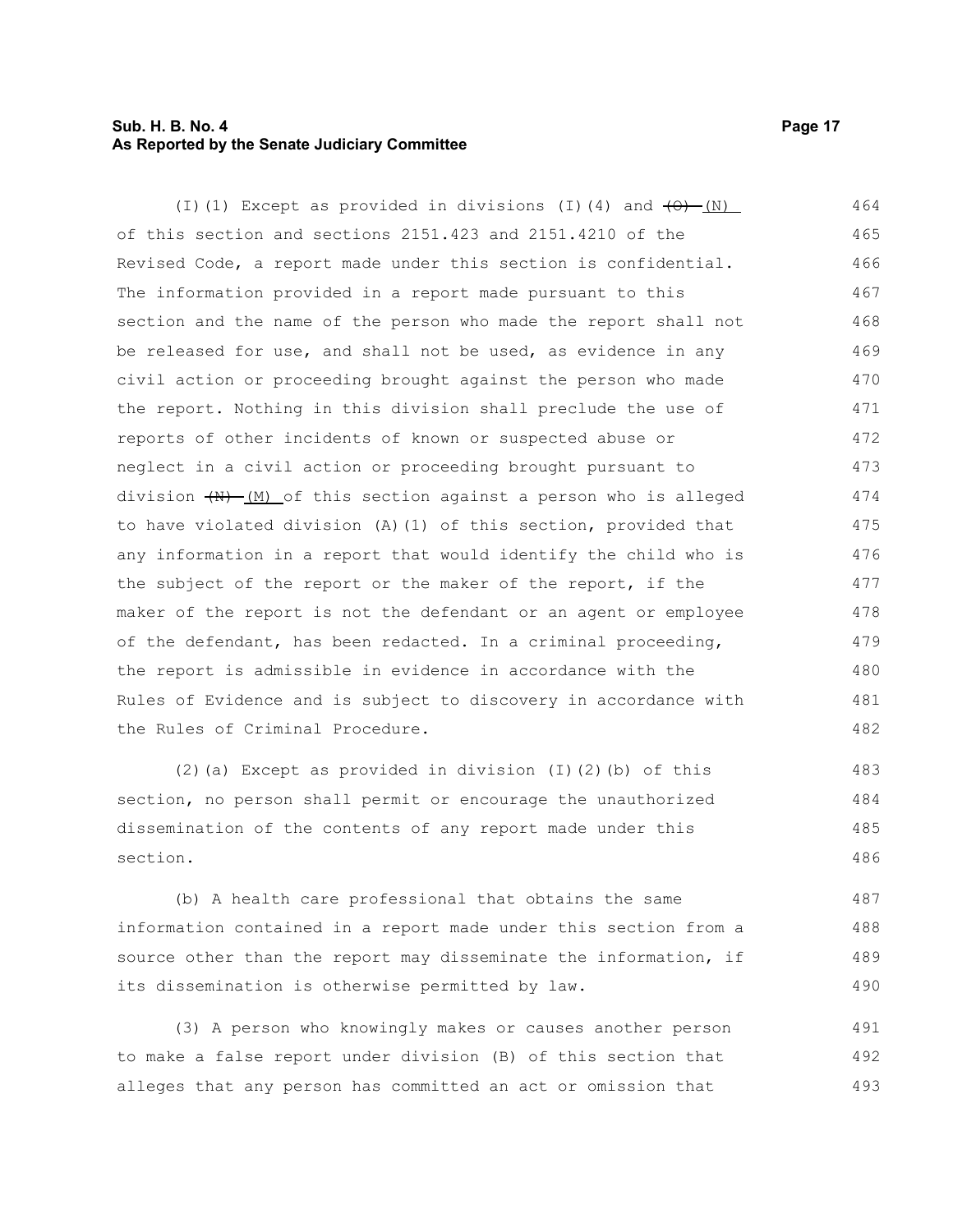#### **Sub. H. B. No. 4 Page 18 As Reported by the Senate Judiciary Committee**

resulted in a child being an abused child or a neglected child is guilty of a violation of section 2921.14 of the Revised Code. 494 495

(4) If a report is made pursuant to division (A) or (B) of this section and the child who is the subject of the report dies for any reason at any time after the report is made, but before the child attains eighteen years of age, the public children services agency or peace officer to which the report was made or referred, on the request of the child fatality review board, the suicide fatality review committee, or the director of health pursuant to guidelines established under section 3701.70 of the Revised Code, shall submit a summary sheet of information providing a summary of the report to the review board or review committee of the county in which the deceased child resided at the time of death or to the director. On the request of the review board, review committee, or director, the agency or peace officer may, at its discretion, make the report available to the review board, review committee, or director. If the county served by the public children services agency is also served by a children's advocacy center and the report of alleged sexual abuse of a child or another type of abuse of a child is specified in the memorandum of understanding that creates the center as being within the center's jurisdiction, the agency or center shall perform the duties and functions specified in this division in accordance with the interagency agreement entered into under section 2151.428 of the Revised Code relative to that advocacy center. 496 497 498 499 500 501 502 503 504 505 506 507 508 509 510 511 512 513 514 515 516 517 518 519

(5) A public children services agency shall advise a person alleged to have inflicted abuse or neglect on a child who is the subject of a report made pursuant to this section, including a report alleging sexual abuse of a child or another type of abuse of a child referred to a children's advocacy 520 521 522 523 524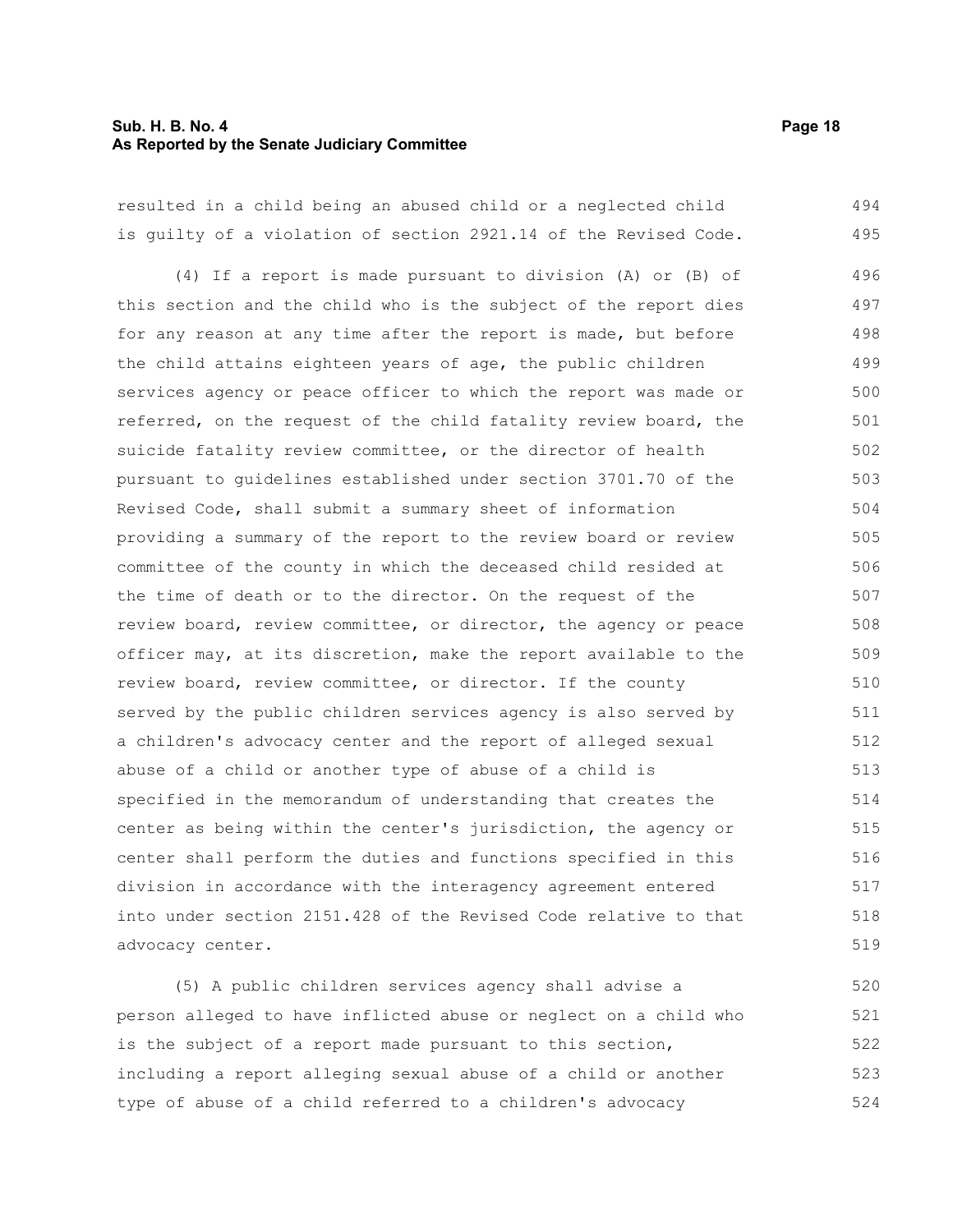#### **Sub. H. B. No. 4 Page 19 As Reported by the Senate Judiciary Committee**

center pursuant to an interagency agreement entered into under section 2151.428 of the Revised Code, in writing of the disposition of the investigation. The agency shall not provide to the person any information that identifies the person who made the report, statements of witnesses, or police or other investigative reports. 525 526 527 528 529 530

(J) Any report that is required by this section, other than a report that is made to the state highway patrol as described in section 5120.173 of the Revised Code, shall result in protective services and emergency supportive services being made available by the public children services agency on behalf of the children about whom the report is made, in an effort to prevent further neglect or abuse, to enhance their welfare, and, whenever possible, to preserve the family unit intact. The agency required to provide the services shall be the agency conducting the investigation of the report pursuant to section 2151.422 of the Revised Code. 531 532 533 534 535 536 537 538 539 540 541

 $(K)$  (1) Each public children services agency shall prepare a memorandum of understanding that is signed by all of the following: 542 543 544

(a) If there is only one juvenile judge in the county, the juvenile judge of the county or the juvenile judge's representative; 545 546 547

(b) If there is more than one juvenile judge in the county, a juvenile judge or the juvenile judges' representative selected by the juvenile judges or, if they are unable to do sofor any reason, the juvenile judge who is senior in point of service or the senior juvenile judge's representative; 548 549 550 551 552

(c) The county peace officer;

553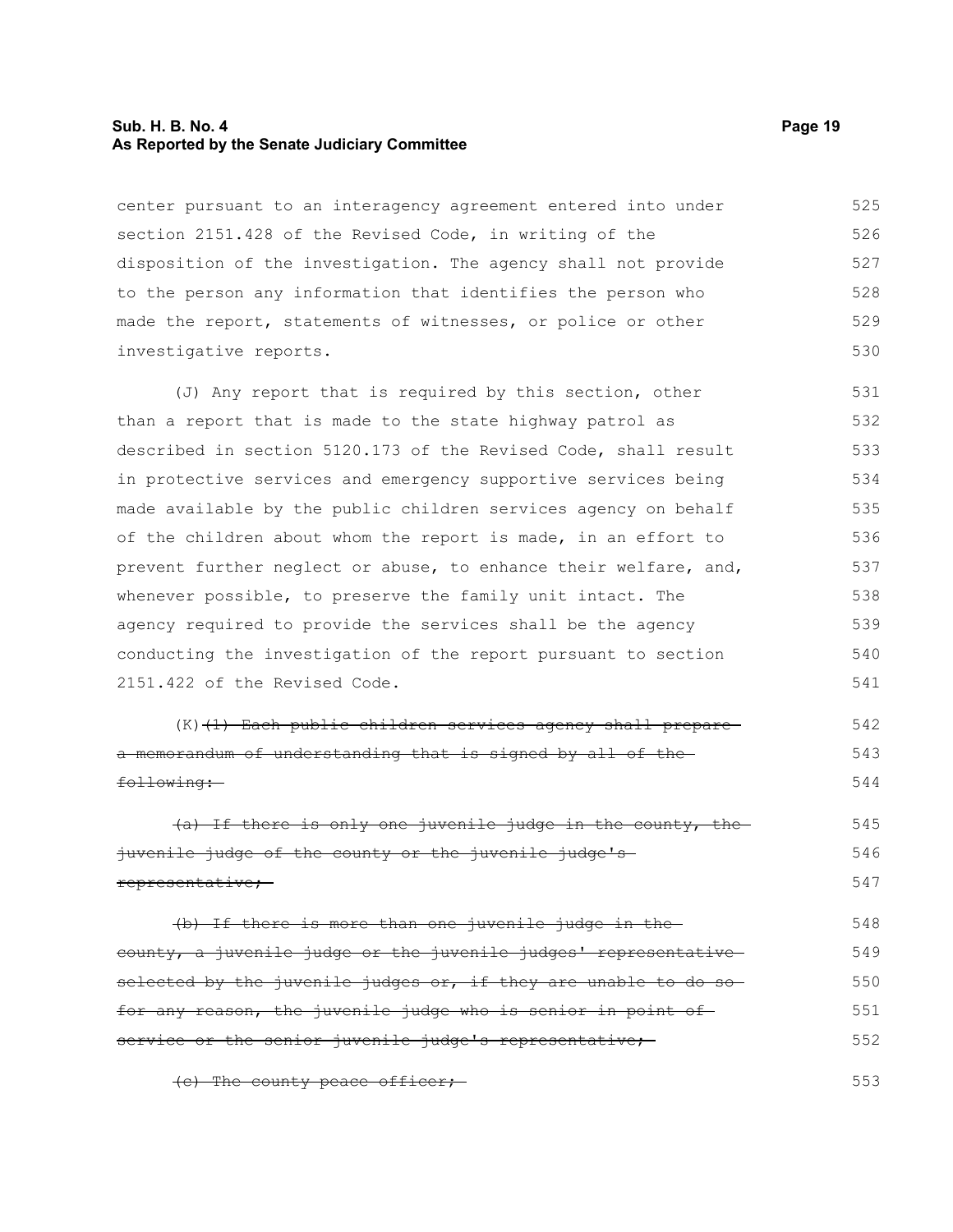# **Sub. H. B. No. 4** Page 20 **As Reported by the Senate Judiciary Committee**

| (d) All chief municipal peace officers within the county;          | 554 |
|--------------------------------------------------------------------|-----|
| (e) Other law enforcement officers handling child abuse-           | 555 |
| and neglect cases in the county;                                   | 556 |
| (f) The prosecuting attorney of the county;                        | 557 |
| (g) If the public children services agency is not the              | 558 |
| county department of job and family services, the county           | 559 |
| department of job and family services;                             | 560 |
| (h) The county humane society;                                     | 561 |
| (i) If the public children services agency participated in-        | 562 |
| the execution of a memorandum of understanding under section       | 563 |
| 2151.426 of the Revised Code establishing a children's advocacy-   | 564 |
| eenter, each participating member of the children's advocacy       | 565 |
| eenter established by the memorandum.                              | 566 |
| (2) A memorandum of understanding shall set forth the              | 567 |
| normal operating procedure to be employed by all concerned-        | 568 |
| officials in the execution of their respective responsibilities    | 569 |
| under this section and division (C) of section 2919.21, division   | 570 |
| $(B)$ (1) of section 2919.22, division (B) of section 2919.23, and | 571 |
| section 2919.24 of the Revised Code and shall have as two of its-  | 572 |
| primary goals the elimination of all unnecessary interviews of     | 573 |
| children who are the subject of reports made pursuant to-          | 574 |
| division (A) or (B) of this section and, when feasible,            | 575 |
| providing for only one interview of a child who is the subject-    | 576 |
| of any report made pursuant to division (A) or (B) of this-        | 577 |
| section. A failure to follow the procedure set forth in the-       | 578 |
| memorandum by the concerned officials is not grounds for, and      | 579 |
| shall not result in, the dismissal of any charges or complaint     | 580 |
| arising from any reported case of abuse or neglect or the-         | 581 |
| suppression of any evidence obtained as a result of any reported-  | 582 |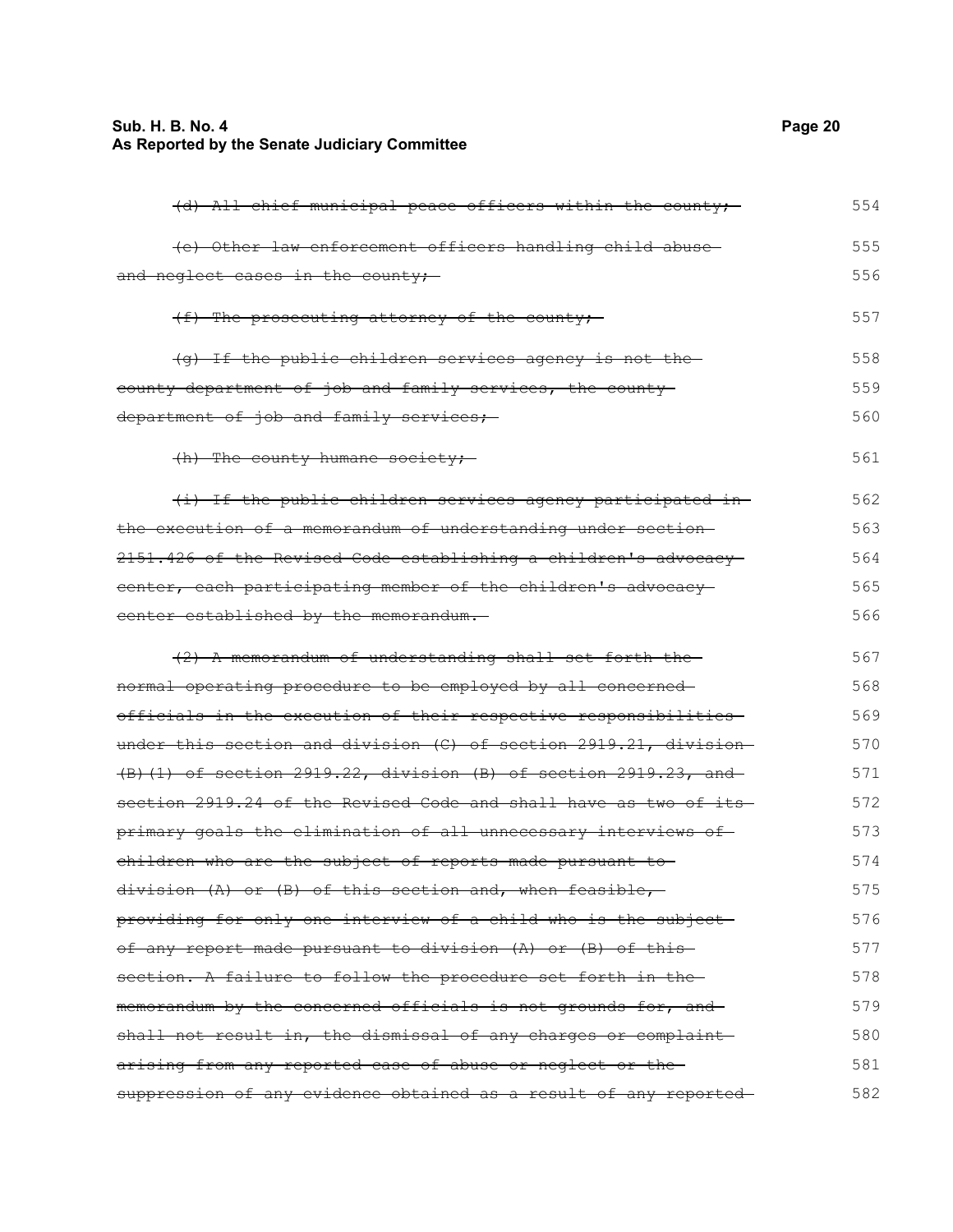## **Sub. H. B. No. 4 Page 21 As Reported by the Senate Judiciary Committee**

| child abuse or child neglect and does not give, and shall not be-                                               | 583 |
|-----------------------------------------------------------------------------------------------------------------|-----|
| construed as giving, any rights or any grounds for appeal or                                                    | 584 |
| post-conviction relief to any person.                                                                           | 585 |
| (3) A memorandum of understanding shall include all of the-                                                     | 586 |
| following:                                                                                                      | 587 |
| (a) The roles and responsibilities for handling emergency-                                                      | 588 |
| and nonemergency cases of abuse and neglect;                                                                    | 589 |
| (b) Standards and procedures to be used in handling and                                                         | 590 |
| coordinating investigations of reported cases of child abuse and                                                | 591 |
| reported cases of child neglect, methods to be used in-                                                         | 592 |
| interviewing the child who is the subject of the report and who-                                                | 593 |
| allegedly was abused or neglected, and standards and procedures-                                                | 594 |
| addressing the categories of persons who may interview the child-                                               | 595 |
| who is the subject of the report and who allegedly was abused or-                                               | 596 |
| neglected.                                                                                                      | 597 |
| (4) If a public children services agency participated in-                                                       | 598 |
| the execution of a memorandum of understanding under section                                                    | 599 |
| 2151.426 of the Revised Code establishing a children's advocacy-                                                | 600 |
| eenter, the agency shall incorporate the contents of that-                                                      | 601 |
| memorandum in the memorandum prepared pursuant to this section.                                                 | 602 |
| (5) The clerk of the court of common pleas in the county                                                        | 603 |
| may sign the memorandum of understanding prepared under division                                                | 604 |
| $(K)$ (1) of this section. If the clerk signs the memorandum of                                                 | 605 |
| understanding, the clerk shall execute all relevant                                                             | 606 |
| responsibilities as required of officials specified in the-                                                     | 607 |
| memorandum.                                                                                                     | 608 |
| $\overline{+L}$ (1) Except as provided in division $\overline{+L}$ $\overline{+4}$ $\overline{+K}$ $(4)$ or (5) | 609 |
| of this section, a person who is required to make a report                                                      | 610 |
| pursuant to under division (A) of this section may make a                                                       | 611 |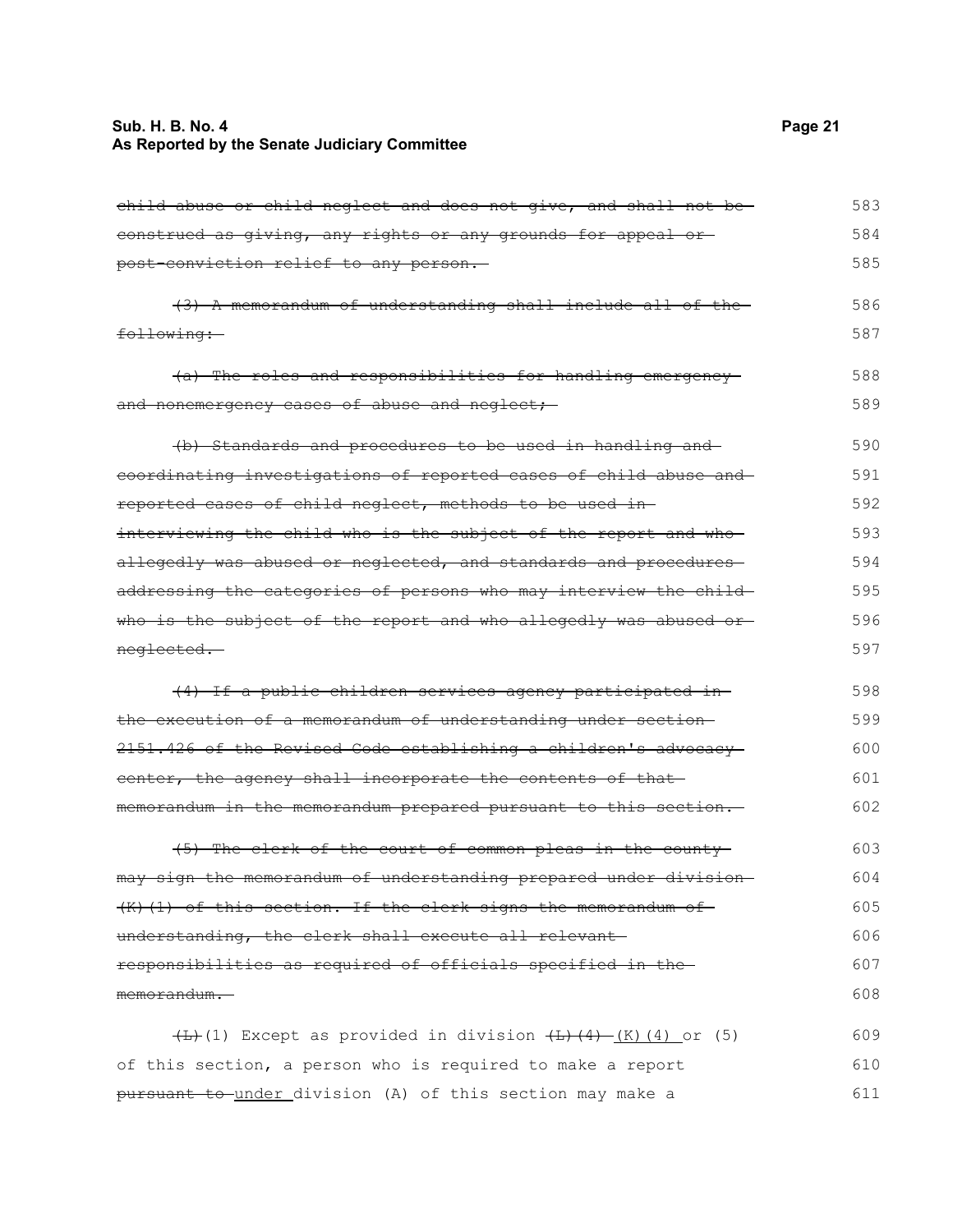### **Sub. H. B. No. 4 Page 22 As Reported by the Senate Judiciary Committee**

| reasonable number of requests of the public children services                                             | 612 |
|-----------------------------------------------------------------------------------------------------------|-----|
| agency that receives or is referred the report, or of the                                                 | 613 |
| children's advocacy center that is referred the report if the                                             | 614 |
| report is referred to a children's advocacy center pursuant to                                            | 615 |
| an interagency agreement entered into under section 2151.428 of                                           | 616 |
| the Revised Code, to be provided with the following information:                                          | 617 |
| (a) Whether the agency or center has initiated an                                                         | 618 |
| investigation of the report;                                                                              | 619 |
| (b) Whether the agency or center is continuing to                                                         | 620 |
| investigate the report;                                                                                   | 621 |
| (c) Whether the agency or center is otherwise involved                                                    | 622 |
| with the child who is the subject of the report;                                                          | 623 |
| (d) The general status of the health and safety of the                                                    | 624 |
| child who is the subject of the report;                                                                   | 625 |
| (e) Whether the report has resulted in the filing of a                                                    | 626 |
| complaint in juvenile court or of criminal charges in another                                             | 627 |
| court.                                                                                                    | 628 |
| $(2)$ (a) A person may request the information specified in                                               | 629 |
| division $\left(\frac{L}{L}\right) \left(\frac{L}{L}\right)$ (1) of this section only if, at the time the | 630 |
| report is made, the person's name, address, and telephone number                                          | 631 |
| are provided to the person who receives the report.                                                       | 632 |
| (b) When a peace officer or employee of a public children                                                 | 633 |
| services agency receives a report pursuant to division (A) or                                             | 634 |
| (B) of this section the recipient of the report shall inform the                                          | 635 |
| person of the right to request the information described in                                               | 636 |
| division $\left(\frac{L}{L}\right)\left(\frac{R}{L}\right)$ (1) of this section. The recipient of the     | 637 |
| report shall include in the initial child abuse or child neglect                                          | 638 |
| report that the person making the report was so informed and, if                                          | 639 |
| provided at the time of the making of the report, shall include                                           | 640 |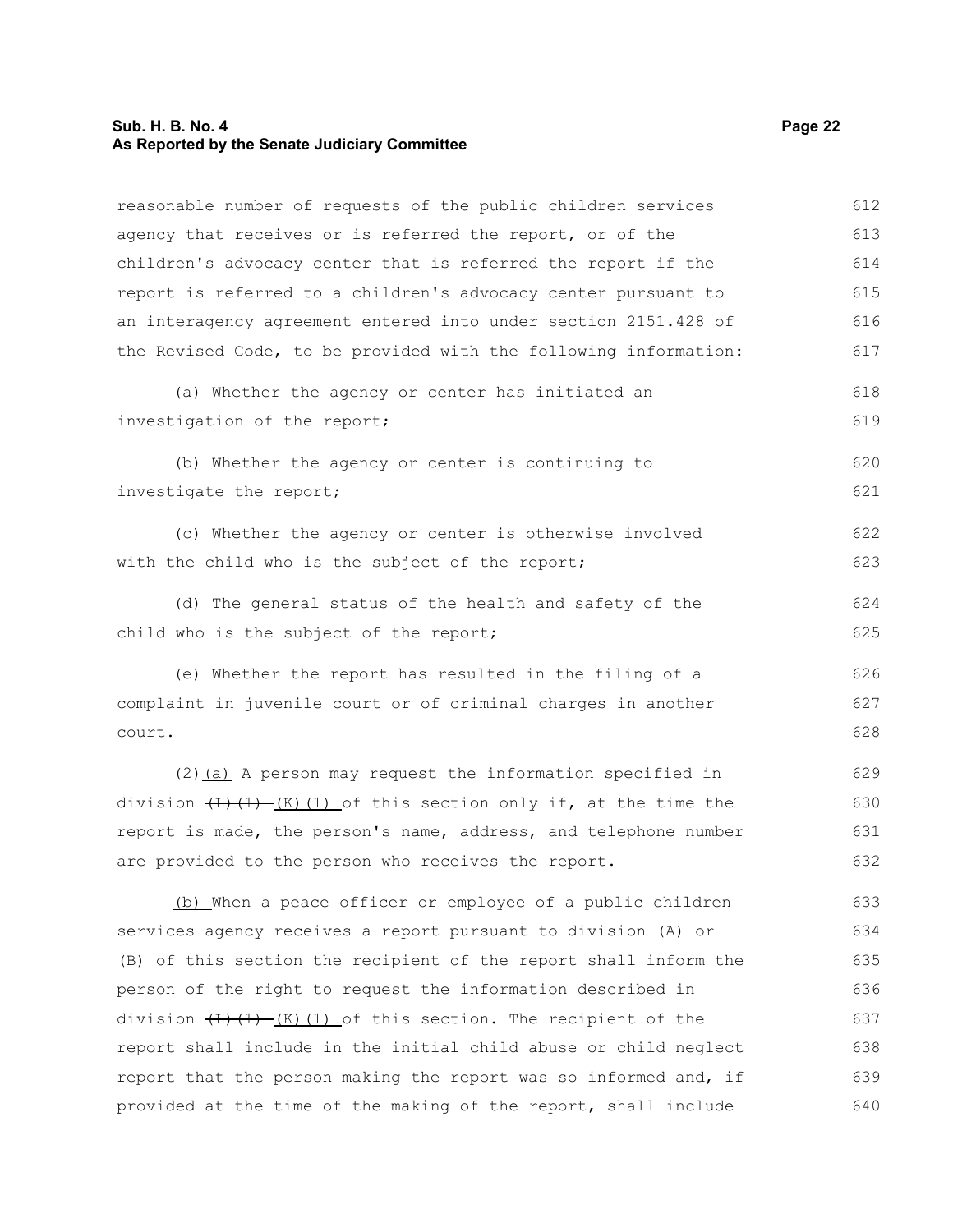### **Sub. H. B. No. 4 Page 23 As Reported by the Senate Judiciary Committee**

| the person's name, address, and telephone number in the report. | 641 |
|-----------------------------------------------------------------|-----|
| (c) If the person making the report provides the person's       | 642 |
| name and contact information on making the report, the public   | 643 |
| children services agency that received or was referred the      | 644 |
| report shall send a written notice via United States mail or    | 645 |
| electronic mail, in accordance with the person's preference, to | 646 |
| the person not later than seven calendar days after receipt of  | 647 |
| the report. The notice shall provide the status of the agency's | 648 |
| investigation into the report made, who the person may contact  | 649 |
| at the agency for further information, and a description of the | 650 |
| person's rights under division (K) (1) of this section.         | 651 |
|                                                                 |     |

(d) Each request is subject to verification of the identity of the person making the report. If that person's identity is verified, the agency shall provide the person with the information described in division  $(H)$   $(H)$   $(K)$  (1) of this section a reasonable number of times, except that the agency shall not disclose any confidential information regarding the child who is the subject of the report other than the information described in those divisions. 652 653 654 655 656 657 658 659

(3) A request made pursuant to division  $\left(\frac{L}{L}\right)\left(1\right)$  (1) of this section is not a substitute for any report required to be made pursuant to division (A) of this section. 660 661 662

(4) If an agency other than the agency that received or was referred the report is conducting the investigation of the report pursuant to section 2151.422 of the Revised Code, the agency conducting the investigation shall comply with the requirements of division  $(H)$   $(K)$  of this section. 663 664 665 666 667

(5) A health care professional who made a report under division (A) of this section, or on whose behalf such a report 668 669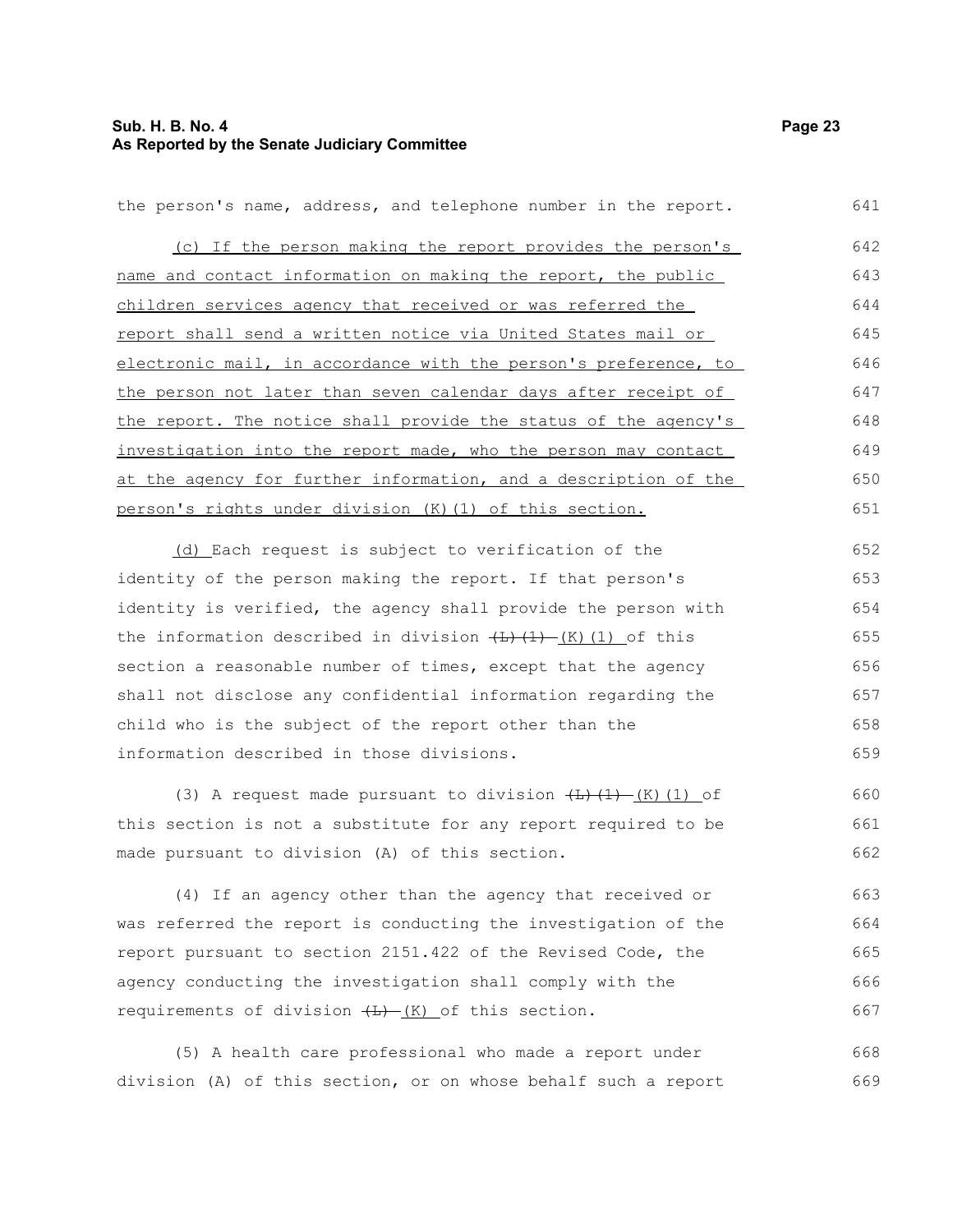#### **Sub. H. B. No. 4 Page 24 As Reported by the Senate Judiciary Committee**

was made as provided in division  $(A)$   $(1)$   $(c)$  of this section, may authorize a person to obtain the information described in division  $\frac{L}{L}(\frac{L}{L})$  (I) of this section if the person requesting the information is associated with or acting on behalf of the health care professional who provided health care services to the child about whom the report was made. 670 671 672 673 674 675

 $(H)$  (6) If the person making the report provides the person's name and contact information on making the report, the public children services agency that received or was referred the report shall send a written notice via United States mail or electronic mail, in accordance with the person's preference, to the person not later than seven calendar days after the agency closes the investigation into the case reported by the person. The notice shall notify the person that the agency has closed the investigation. 676 677 678 679 680 681 682 683 684

(L)(1) The director of job and family services shall adopt rules in accordance with Chapter 119. of the Revised Code to implement this section. The department of job and family services may enter into a plan of cooperation with any other governmental entity to aid in ensuring that children are protected from abuse and neglect. The department shall make recommendations to the attorney general that the department determines are necessary to protect children from child abuse and child neglect. 685 686 687 688 689 690 691 692 693

(N) (2) Not later than ninety days after the effective date of this amendment, the director of job and family services shall adopt rules in accordance with Chapter 119. of the Revised Code to identify the types of neglect of a child that a public children services agency shall be required to notify law enforcement of pursuant to division (E)(2)(c)(ii) of this 694 695 696 697 698 699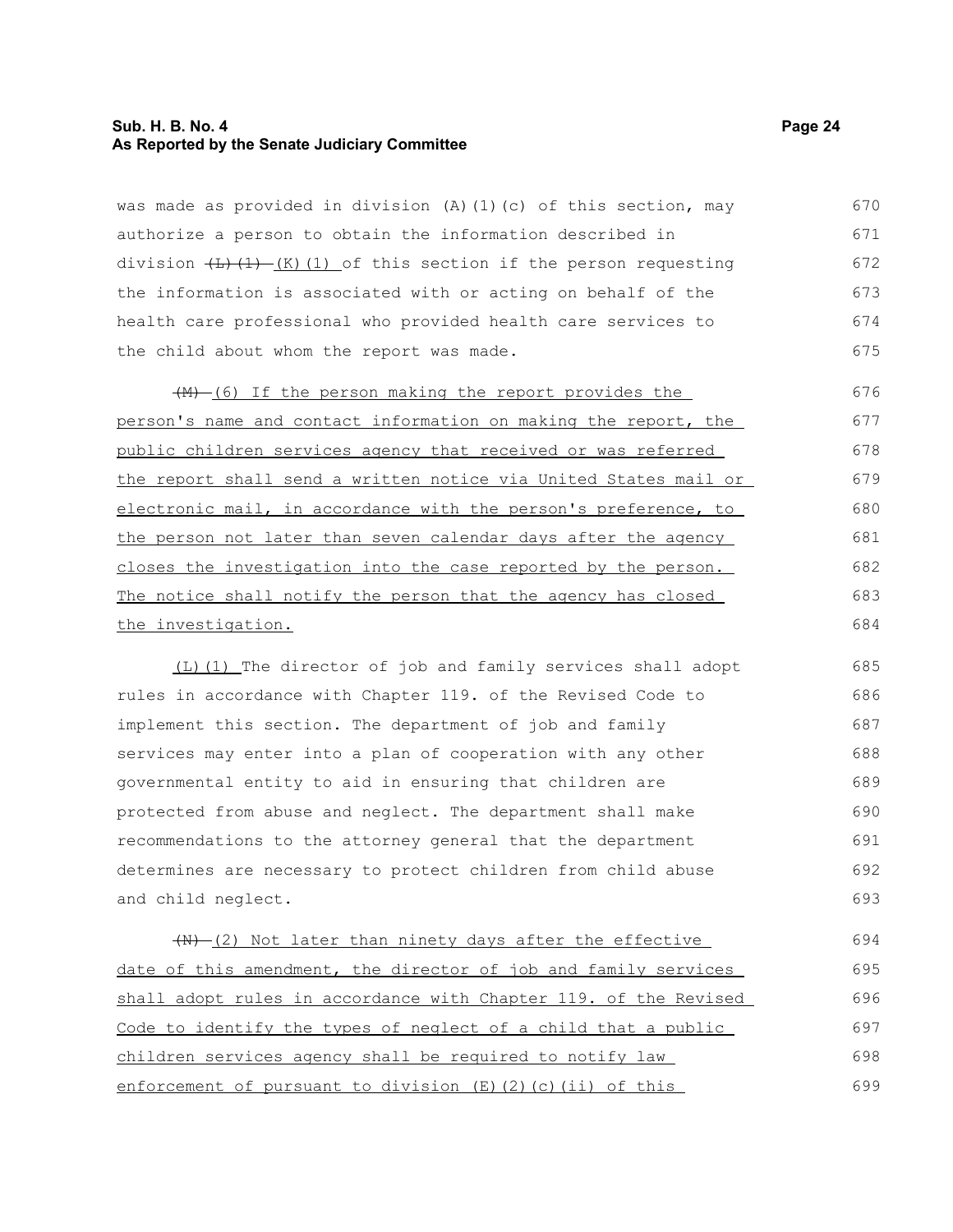### **Sub. H. B. No. 4 Page 25 As Reported by the Senate Judiciary Committee**

#### section.

712

(M) Whoever violates division (A) of this section is liable for compensatory and exemplary damages to the child who would have been the subject of the report that was not made. A person who brings a civil action or proceeding pursuant to this division against a person who is alleged to have violated division (A)(1) of this section may use in the action or proceeding reports of other incidents of known or suspected abuse or neglect, provided that any information in a report that would identify the child who is the subject of the report or the maker of the report, if the maker is not the defendant or an agent or employee of the defendant, has been redacted. 701 702 703 704 705 706 707 708 709 710 711

#### $(0)(1)$  (N)(1) As used in this division:

(a) "Out-of-home care" includes a nonchartered nonpublic school if the alleged child abuse or child neglect, or alleged threat of child abuse or child neglect, described in a report received by a public children services agency allegedly occurred in or involved the nonchartered nonpublic school and the alleged perpetrator named in the report holds a certificate, permit, or license issued by the state board of education under section 3301.071 or Chapter 3319. of the Revised Code. 713 714 715 716 717 718 719 720

(b) "Administrator, director, or other chief administrative officer" means the superintendent of the school district if the out-of-home care entity subject to a report made pursuant to this section is a school operated by the district. 721 722 723 724

(2) No later than the end of the day following the day on which a public children services agency receives a report of alleged child abuse or child neglect, or a report of an alleged threat of child abuse or child neglect, that allegedly occurred 725 726 727 728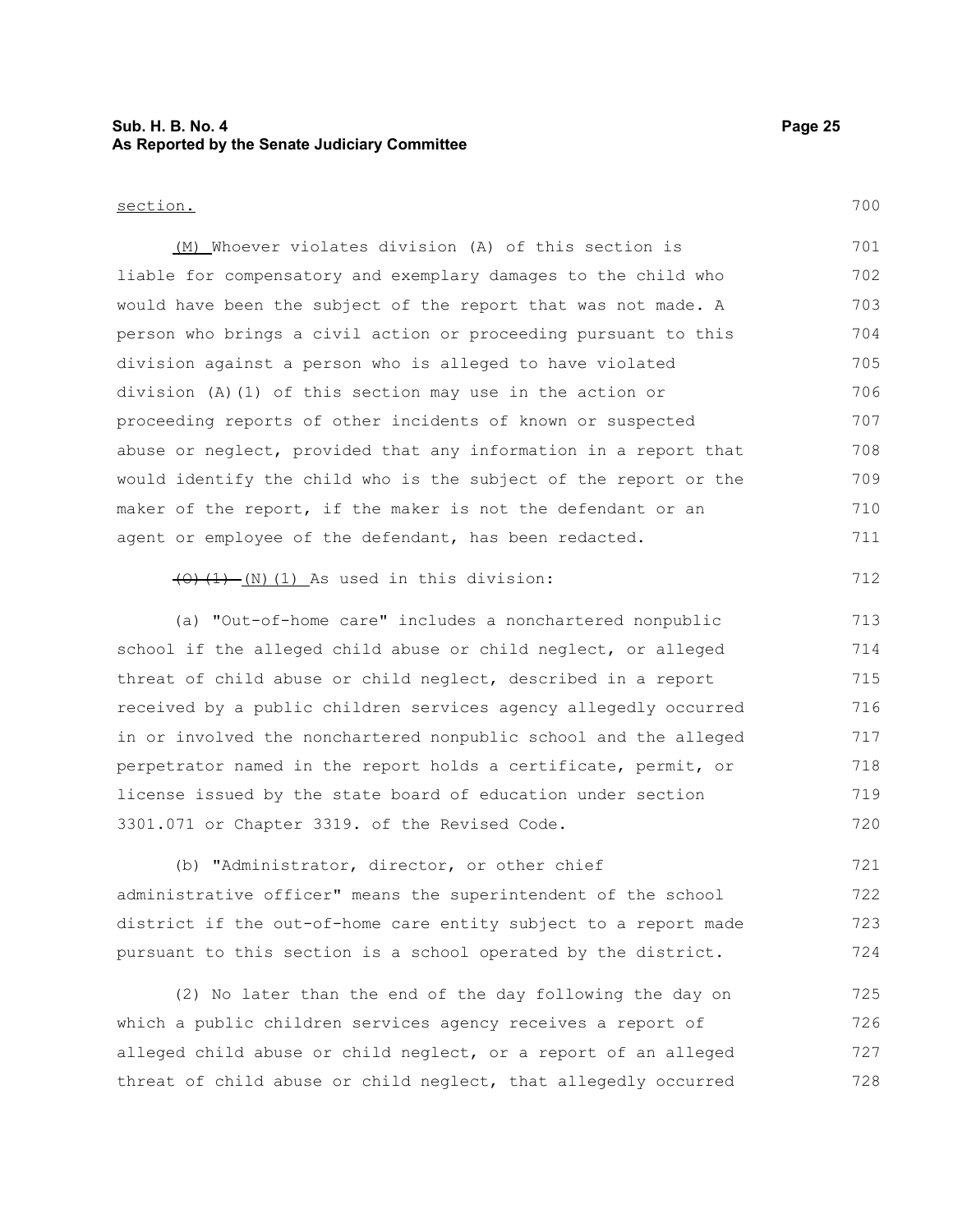#### **Sub. H. B. No. 4 Page 26 As Reported by the Senate Judiciary Committee**

in or involved an out-of-home care entity, the agency shall provide written notice of the allegations contained in and the person named as the alleged perpetrator in the report to the administrator, director, or other chief administrative officer of the out-of-home care entity that is the subject of the report unless the administrator, director, or other chief administrative officer is named as an alleged perpetrator in the report. If the administrator, director, or other chief administrative officer of an out-of-home care entity is named as an alleged perpetrator in a report of alleged child abuse or child neglect, or a report of an alleged threat of child abuse or child neglect, that allegedly occurred in or involved the out-of-home care entity, the agency shall provide the written notice to the owner or governing board of the out-of-home care entity that is the subject of the report. The agency shall not provide witness statements or police or other investigative reports. 729 730 731 732 733 734 735 736 737 738 739 740 741 742 743 744 745

(3) No later than three days after the day on which a public children services agency that conducted the investigation as determined pursuant to section 2151.422 of the Revised Code makes a disposition of an investigation involving a report of alleged child abuse or child neglect, or a report of an alleged threat of child abuse or child neglect, that allegedly occurred in or involved an out-of-home care entity, the agency shall send written notice of the disposition of the investigation to the administrator, director, or other chief administrative officer and the owner or governing board of the out-of-home care entity. The agency shall not provide witness statements or police or other investigative reports. 746 747 748 749 750 751 752 753 754 755 756 757

(P) (O) As used in this section:

758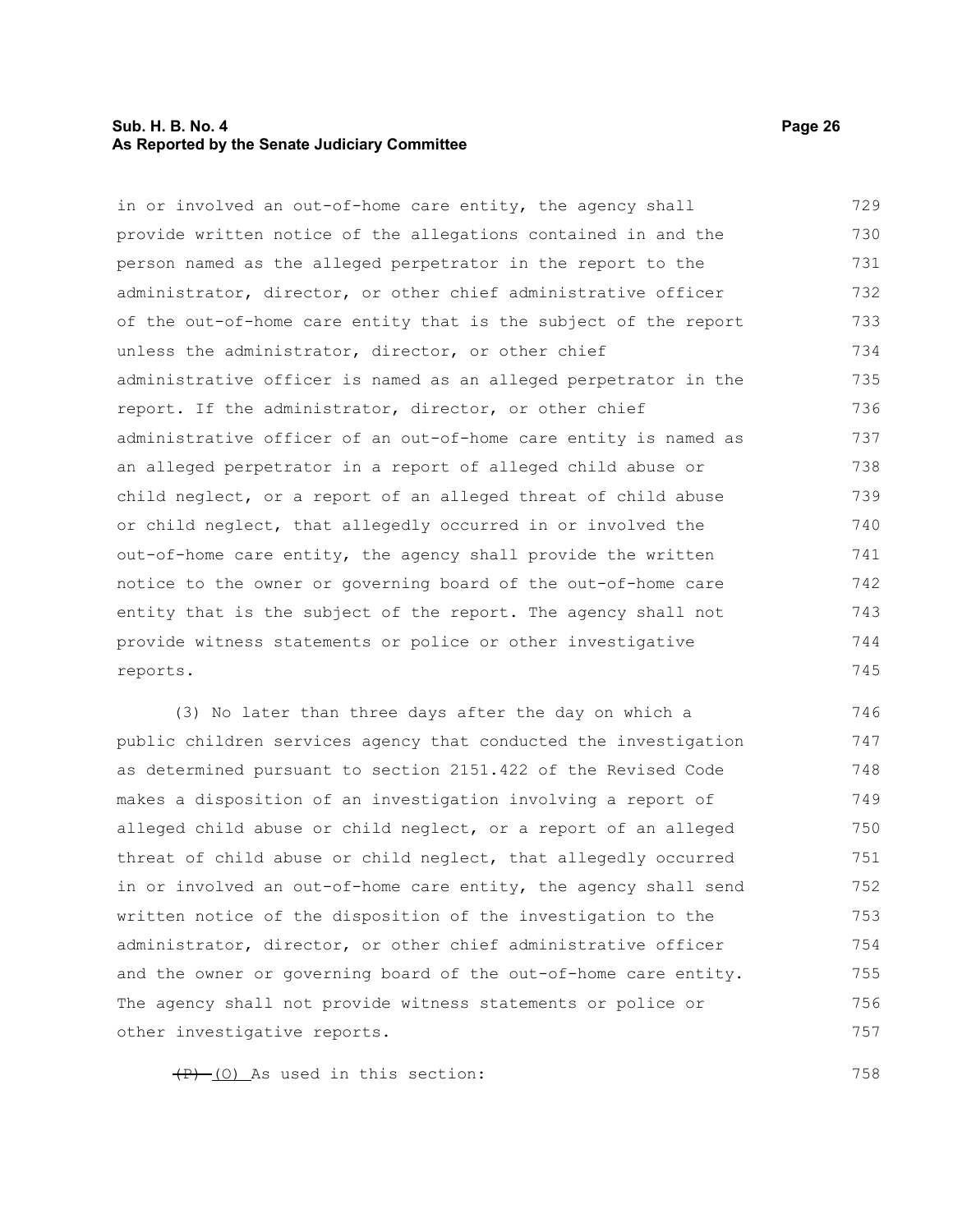### **Sub. H. B. No. 4 Page 27 As Reported by the Senate Judiciary Committee**

(1) "Children's advocacy center" and "sexual abuse of a child" have the same meanings as in section 2151.425 of the Revised Code. 759 760 761

(2) "Health care professional" means an individual who provides health-related services including a physician, hospital intern or resident, dentist, podiatrist, registered nurse, licensed practical nurse, visiting nurse, licensed psychologist, speech pathologist, audiologist, person engaged in social work or the practice of professional counseling, and employee of a home health agency. "Health care professional" does not include a practitioner of a limited branch of medicine as specified in section 4731.15 of the Revised Code, licensed school psychologist, independent marriage and family therapist or marriage and family therapist, or coroner. 762 763 764 765 766 767 768 769 770 771 772

(3) "Investigation" means the public children services agency's response to an accepted report of child abuse or neglect through either an alternative response or a traditional response. 773 774 775 776

(4) "Peace officer" means a sheriff, deputy sheriff, constable, police officer of a township or joint police district, marshal, deputy marshal, municipal police officer, or a state highway patrol trooper. 777 778 779 780

 **Sec. 2151.4210.** (A) Each public children services agency shall prepare a memorandum of understanding that is signed by all of the following: 781 782 783

(1) If there is only one juvenile judge in the county, the juvenile judge of the county or the juvenile judge's representative upon the judge's review and approval; 784 785 786

(2) If there is more than one juvenile judge in the 787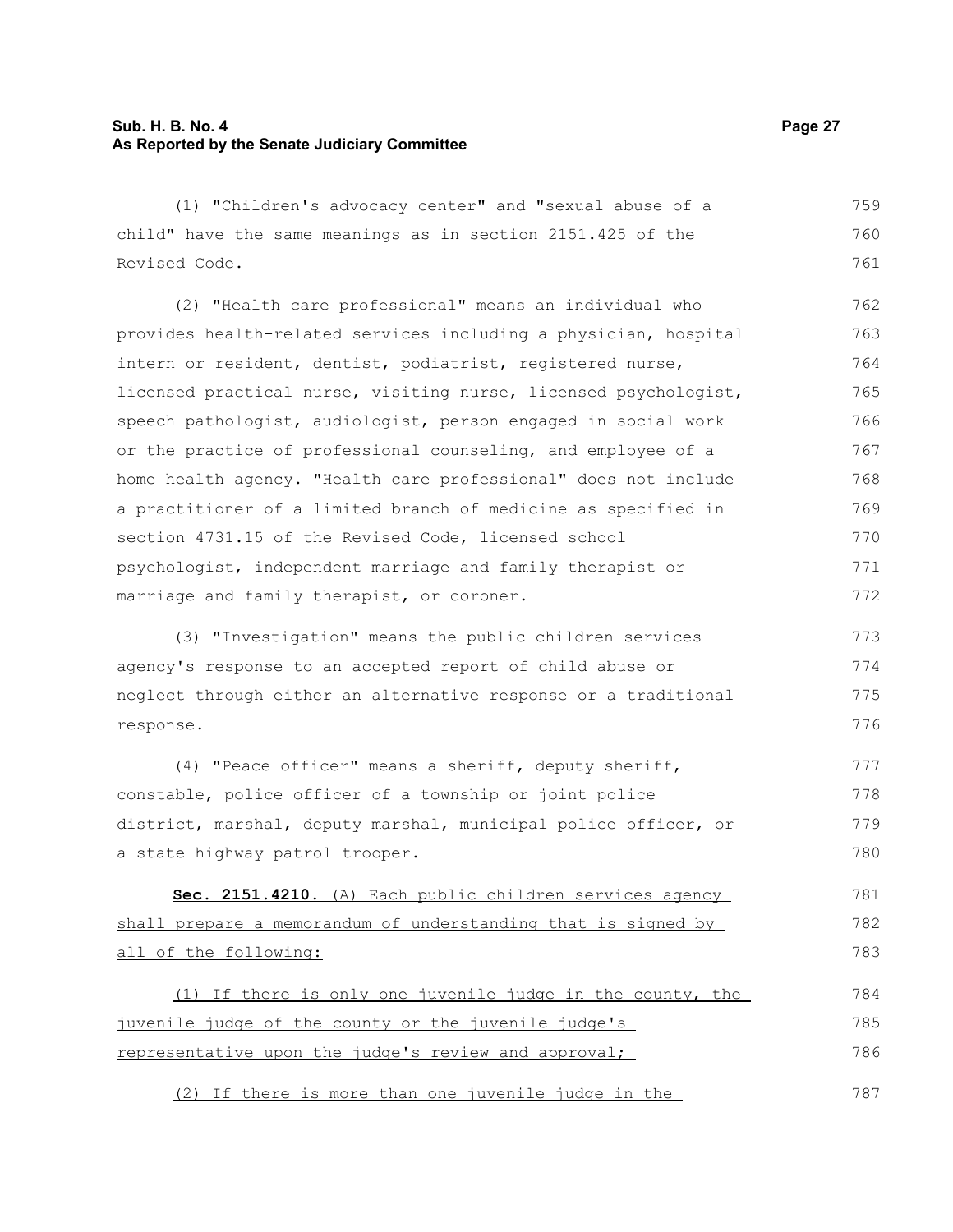### **Sub. H. B. No. 4 Page 28 As Reported by the Senate Judiciary Committee**

| county, a juvenile judge or the juvenile judges' representative | 788 |
|-----------------------------------------------------------------|-----|
| selected by the juvenile judges or, if they are unable to do so | 789 |
| for any reason, the juvenile judge who is senior in point of    | 790 |
| service or the senior juvenile judge's representative upon the  | 791 |
| judge's review and approval;                                    | 792 |
| (3) The county peace officer;                                   | 793 |
| (4) All chief municipal peace officers within the county;       | 794 |
| (5) Other law enforcement officers handling child abuse         | 795 |
| and neglect cases in the county;                                | 796 |
| (6) The prosecuting attorney of the county;                     | 797 |
| (7) If the public children services agency is not the           | 798 |
| county department of job and family services, the county        | 799 |
| department of job and family services;                          | 800 |
| (8) The county humane society;                                  | 801 |
| (9) If the public children services agency participated in      | 802 |
| the execution of a memorandum of understanding under section    | 803 |
| 2151.426 of the Revised Code establishing a children's advocacy | 804 |
| center, each participating member of the children's advocacy    | 805 |
| center established by the memorandum.                           | 806 |
| (B) (1) The clerk of the court of common pleas in the           | 807 |
| county may sign the memorandum of understanding prepared under  | 808 |
| division (A) of this section.                                   | 809 |
| (2) If the clerk signs the memorandum of understanding,         | 810 |
| the clerk shall execute all relevant responsibilities as        | 811 |
| required of officials specified in the memorandum.              | 812 |
| Sec. 2151.4211. (A) A memorandum of understanding shall do      | 813 |
| both of the following:                                          | 814 |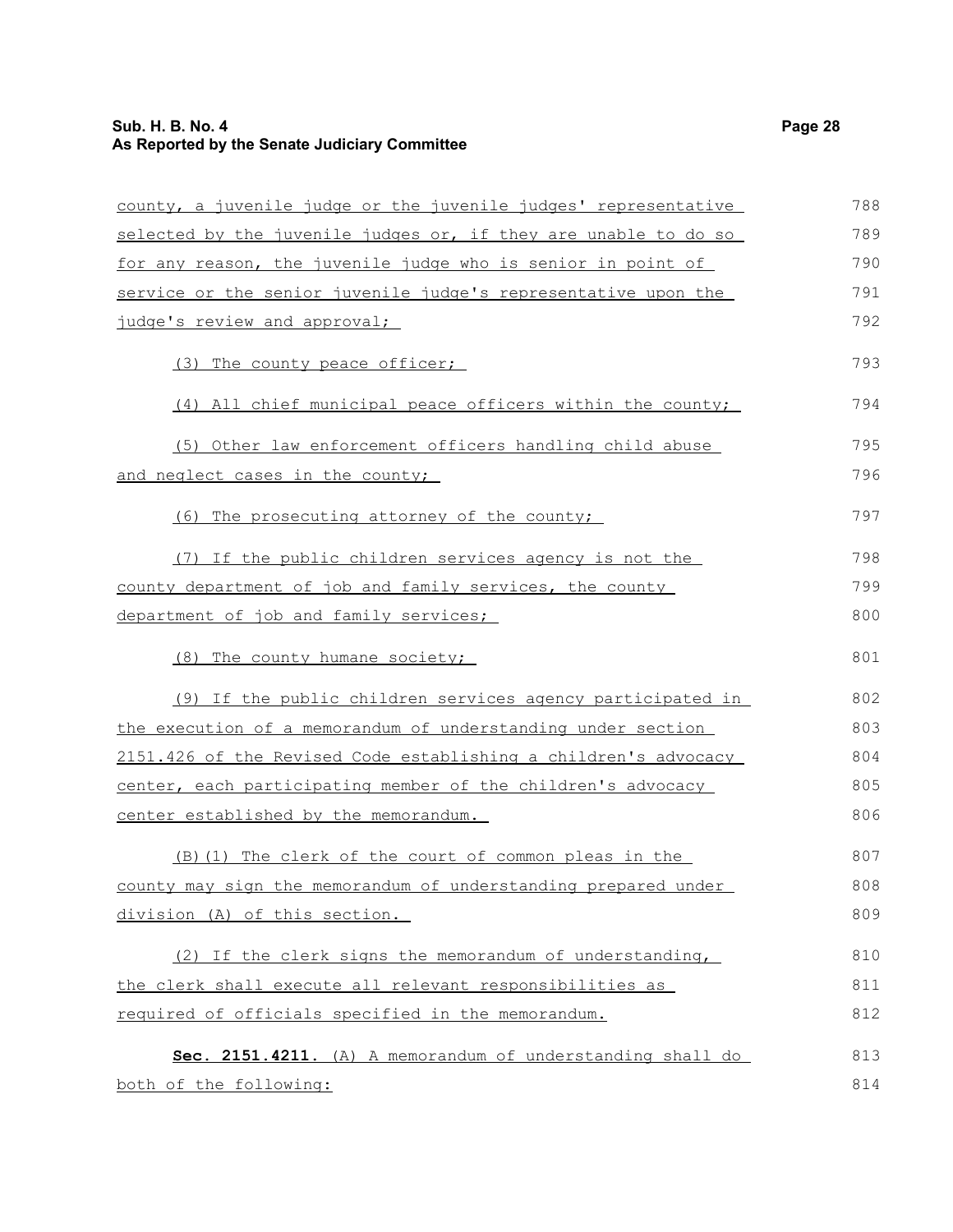### **Sub. H. B. No. 4** Page 29 **As Reported by the Senate Judiciary Committee**

| (1) Set forth the normal operating procedure to be                | 815 |
|-------------------------------------------------------------------|-----|
| employed by all concerned officials in the execution of their     | 816 |
| respective responsibilities under this section and division (C)   | 817 |
| of section 2919.21, division (B) (1) of section 2919.22, division | 818 |
| (B) of section 2919.23, and section 2919.24 of the Revised Code;  | 819 |
| (2) Have as two of its primary goals both of the                  | 820 |
| following:                                                        | 821 |
| (a) The elimination of all unnecessary interviews of              | 822 |
| children who are the subject of reports of child abuse or         | 823 |
| neglect;                                                          | 824 |
| (b) When feasible, providing for only one interview of a          | 825 |
| child who is the subject of a report of child abuse or neglect.   | 826 |
| (B) A memorandum of understanding shall include all of the        | 827 |
| following:                                                        | 828 |
| (1) The roles and responsibilities for handling emergency         | 829 |
| and nonemergency cases of abuse and neglect;                      | 830 |
| (2) Standards and procedures to be used in handling and           | 831 |
| coordinating investigations of reported cases of child abuse or   | 832 |
| neglect, methods to be used in interviewing the child who is the  | 833 |
| subject of the report and who allegedly was abused or neglected,  | 834 |
| and standards and procedures addressing the categories of         | 835 |
| persons who may interview the child who is the subject of the     | 836 |
| report and who allegedly was abused or neglected;                 | 837 |
| (3) If a public children services agency participated in          | 838 |
| the execution of a memorandum of understanding under section      | 839 |
| 2151.426 of the Revised Code establishing a children's advocacy   | 840 |
| center, the agency shall incorporate the contents of that         | 841 |
| memorandum in the memorandum prepared pursuant to this section.   | 842 |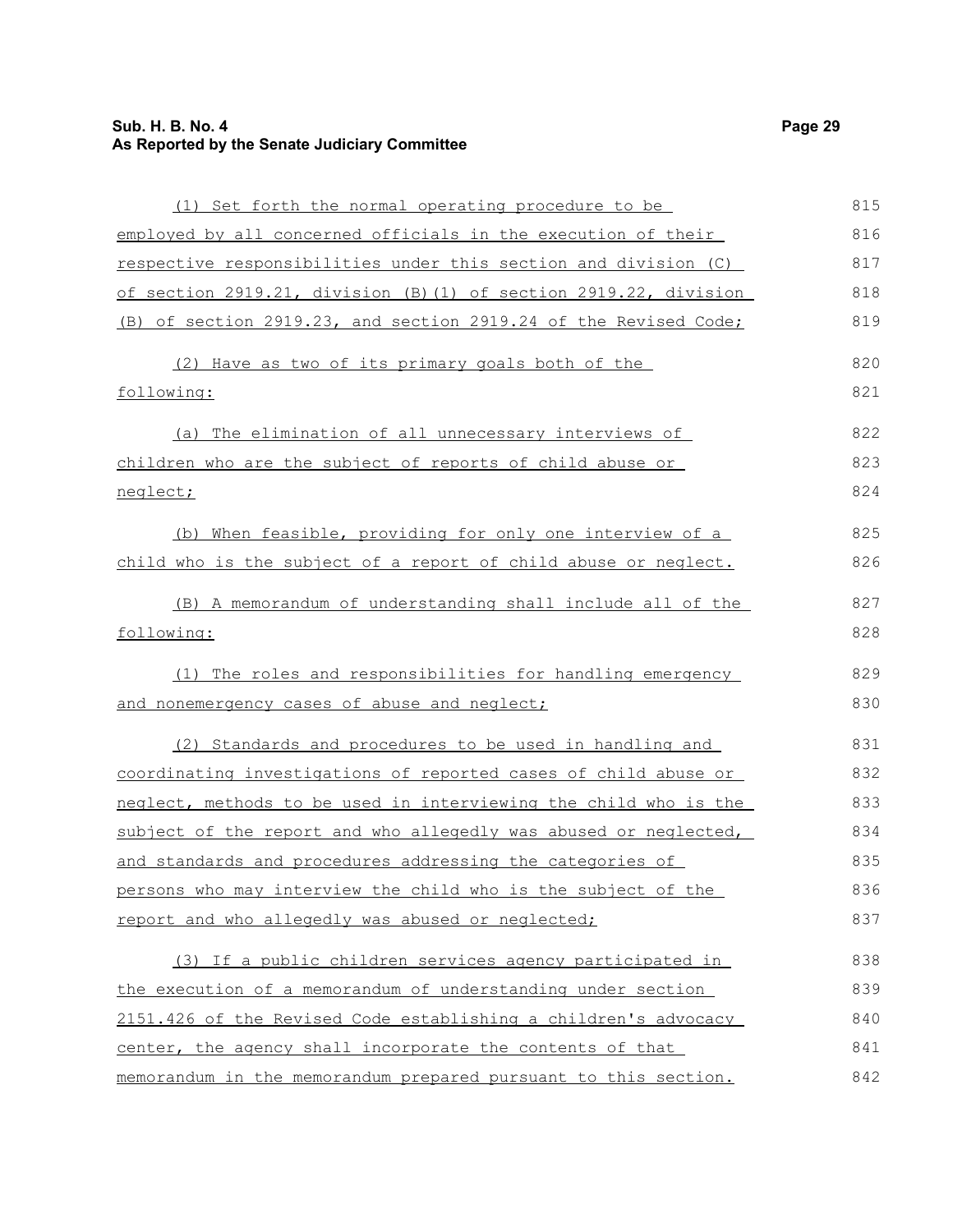### **Sub. H. B. No. 4** Page 30 **As Reported by the Senate Judiciary Committee**

| (4) After the effective date of this section, a statement        | 843 |
|------------------------------------------------------------------|-----|
| that section 2151.423 of the Revised Code requires a public      | 844 |
| children services agency to disclose confidential information    | 845 |
| discovered during an investigation conducted pursuant to section | 846 |
| 2151.421 or 2151.422 of the Revised Code to any federal, state,  | 847 |
| or local government entity that needs the information to carry   | 848 |
| out its responsibilities to protect children from abuse or       | 849 |
| neglect.                                                         | 850 |
| (5) After the effective date of this section, a                  | 851 |
| description of the type of information that may be discovered    | 852 |
| during an investigation conducted pursuant to section 2151.421   | 853 |
| of the Revised Code that a law enforcement agency may share with | 854 |
| a public children services agency in order for the public        | 855 |
| children services agency to carry out its responsibilities to    | 856 |
| protect children from abuse or neglect.                          | 857 |
| (6) After the effective date of this section, a                  | 858 |
| description of how the information described in divisions (B)(4) | 859 |
| and (5) of this section is to be shared between a public         | 860 |
| children services agency and a law enforcement agency.           | 861 |
| (7) After the effective date of this section, and subject        | 862 |
| to divisions (I) and (N) of section 2151.421 of the Revised      | 863 |
| Code, a description of information that may be obtained from an  | 864 |
| investigation under section 2151.421 of the Revised Code that a  | 865 |
| law enforcement agency and a public children services agency is  | 866 |
| permitted to, or prohibited from, disclosing to the public.      | 867 |
| Sec. 2151.4212. Every official who signed a memorandum of        | 868 |
| understanding under section 2151.4210 of the Revised Code shall  | 869 |
| biennially do the following regarding the memorandum:            | 870 |
| (A) Review and evaluate the memorandum for necessary             | 871 |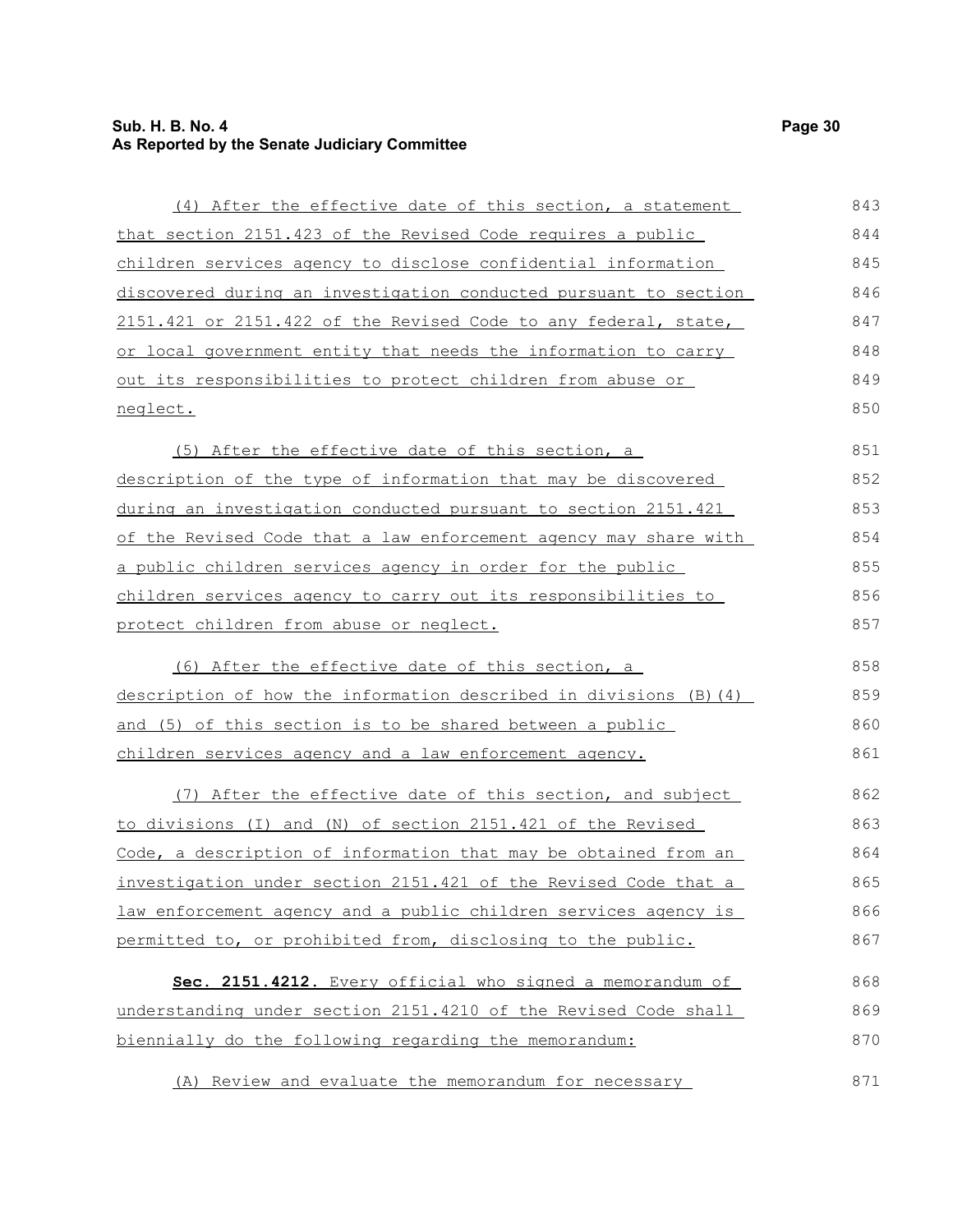| updates to terms and procedures;                                 | 872 |
|------------------------------------------------------------------|-----|
| (B) Update the memorandum's terms and procedures, if the         | 873 |
| concerned officials determine an update is necessary;            | 874 |
| (C) Sign the reviewed memorandum;                                | 875 |
| (D) Submit the memorandum to the board of county                 | 876 |
| commissioners for approval.                                      | 877 |
| Sec. 2151.4213. Failure to follow the procedure set forth        | 878 |
| in the memorandum of understanding by the concerned officials is | 879 |
| not grounds for, and shall not result in, the dismissal of any   | 880 |
| charges or complaint arising from any reported case of abuse or  | 881 |
| neglect or the suppression of any evidence obtained as a result  | 882 |
| of any reported child abuse or child neglect and does not give,  | 883 |
| and shall not be construed as giving, any rights or any grounds  | 884 |
| for appeal or post-conviction relief to any person.              | 885 |
| Sec. 2151.4215. (A) On receipt of a county's memorandum of       | 886 |
| understanding submitted to the board of county commissioners in  | 887 |
| accordance with section 2151.4212 of the Revised Code, the board | 888 |
| shall review and evaluate if the memorandum meets the            | 889 |

requirements, it shall adopt a resolution to approve the memorandum. (2) If the board determines the memorandum does not meet those requirements, it shall notify the responsible public children services agency that the memorandum does not meet 893 894 895 896 897

(B)(1) If the board determines the memorandum meets those

requirements under sections 2151.4210 to 2151.4212 of the

Revised Code.

requirements and the memorandum shall be reviewed in accordance with section 2151.4212 of the Revised Code. 898 899

890 891

892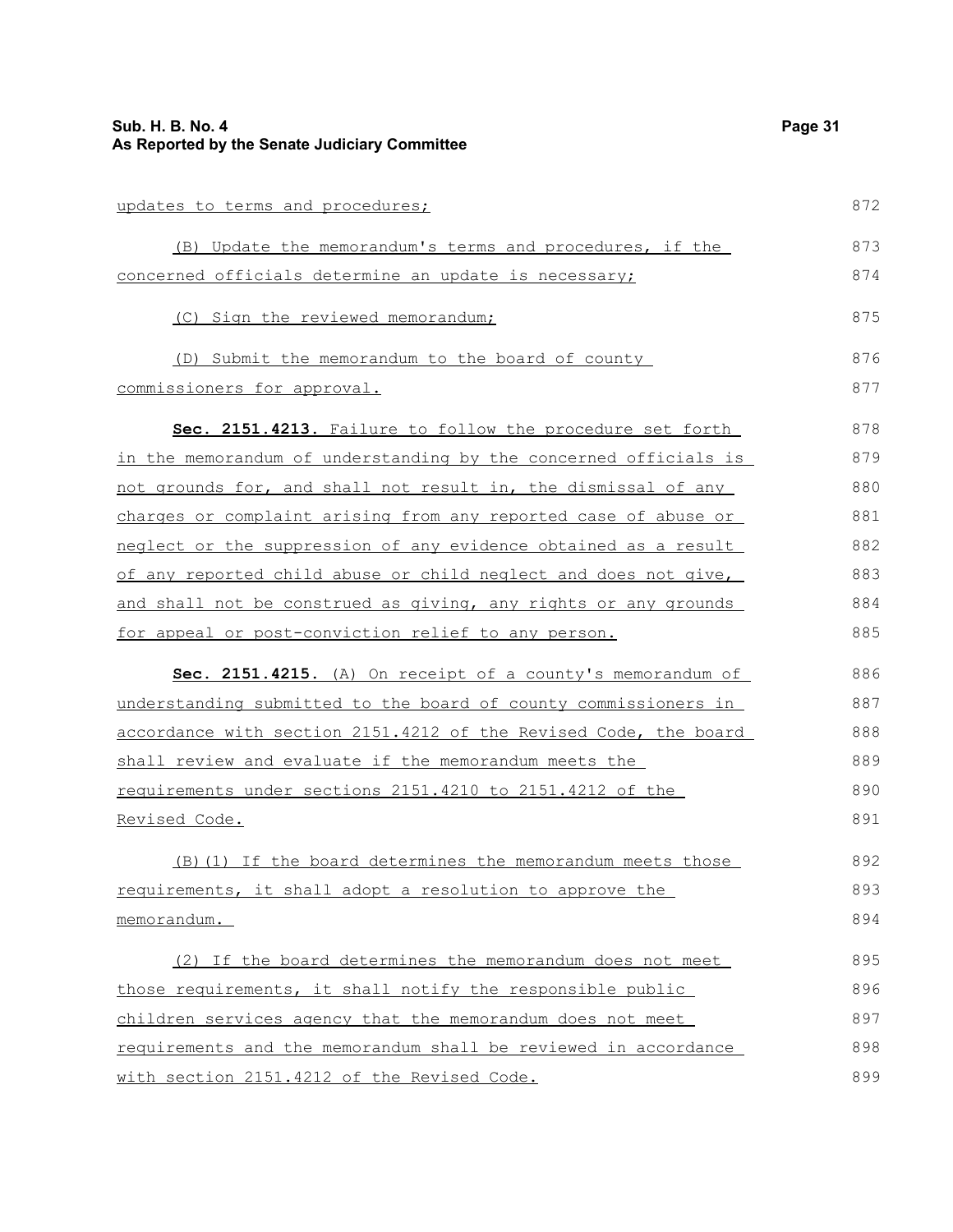### **Sub. H. B. No. 4 Page 32 As Reported by the Senate Judiciary Committee**

| Sec. 2151.4216. The biennial review of a county memorandum          | 900 |
|---------------------------------------------------------------------|-----|
| of understanding pursuant to division 2151.4212 of the Revised      | 901 |
| Code and the biennial adoption of a resolution by the board of      | 902 |
| <u>county commissioners to approve the memorandum under section</u> | 903 |
| 2151.4215 of the Revised Code shall be completed by the thirty-     | 904 |
| first day of December following the first full calendar year        | 905 |
| after the effective date of this section, and by the thirty-        | 906 |
| first day of December every other year thereafter.                  | 907 |
| Sec. 2151.4218. (A) The department of job and family                | 908 |
| services shall create a model memorandum of understanding to        | 909 |
| provide quidance to public children services agencies and other     | 910 |
| concerned officials in creating a memorandum of understanding in    | 911 |
| compliance with sections 2151.4210 to 2151.4216 of the Revised      | 912 |
| Code.                                                               | 913 |
| (B) The model memorandum of understanding shall be updated          | 914 |
| <u>as the department determines is necessary.</u>                   | 915 |
| Sec. 2151.4219. The department of job and family services           | 916 |
| shall biennially audit the memorandum of understanding prepared     | 917 |
| by each public children services agency to ensure compliance in     | 918 |
| accordance with sections 2151.4210 to 2151.4216 of the Revised      | 919 |
| Code.                                                               | 920 |
| Sec. 2151.4220. The department of job and family services           | 921 |
| shall determine that a public children services agency is           | 922 |
| compliant regarding the memorandum of understanding if the          | 923 |
| department finds all of the following:                              | 924 |
| (A) The memorandum meets the requirements under sections            | 925 |
| 2151.4210 to 2151.4216 of the Revised Code.                         | 926 |
| (B) The memorandum has been either reviewed and signed or           | 927 |
| reviewed, updated, and signed, as applicable, pursuant to           | 928 |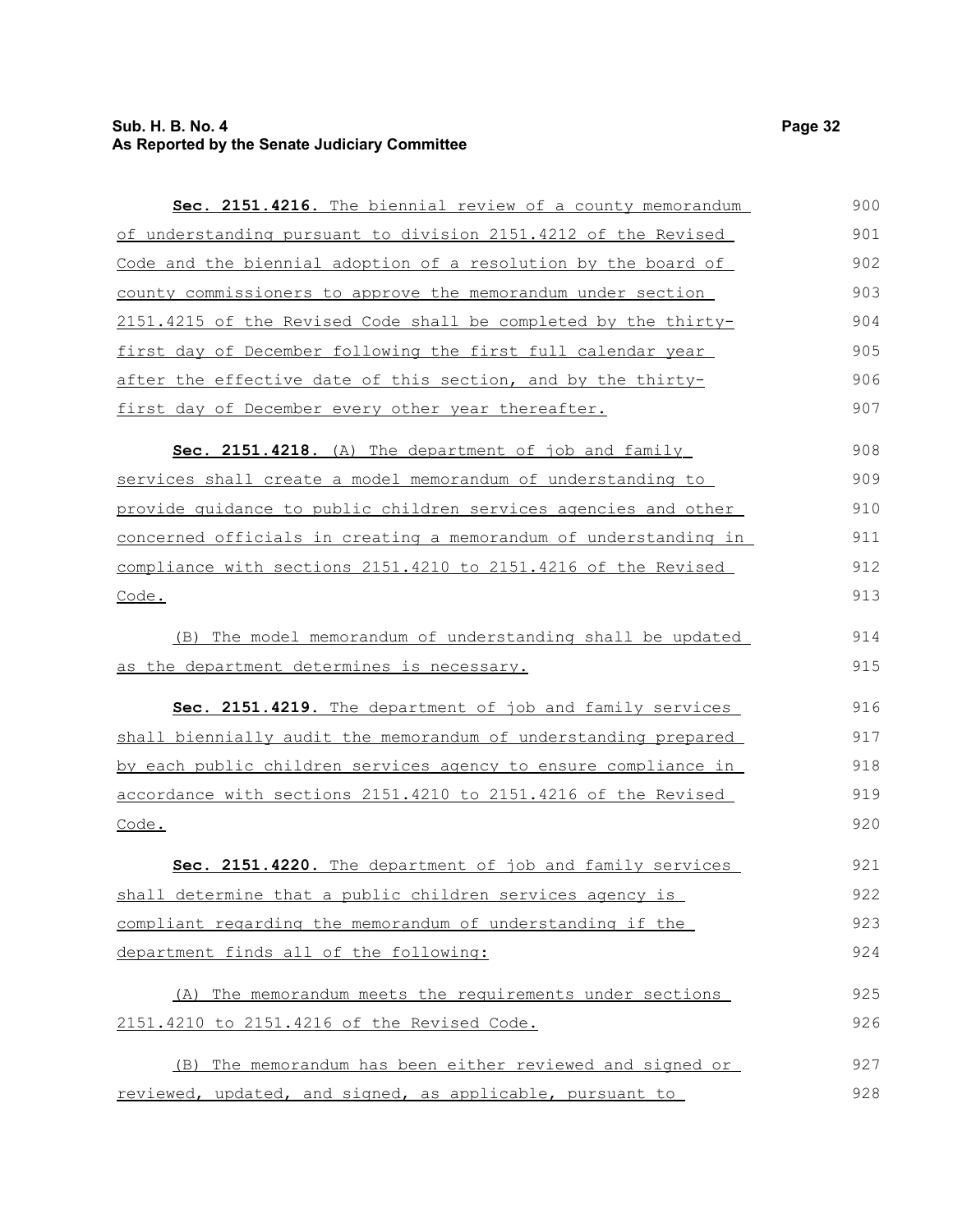| division 2151.4212 of the Revised Code and the department is in | 929 |
|-----------------------------------------------------------------|-----|
| agreement with the concerned officials' review and, if          | 930 |
| applicable, update.                                             | 931 |
| (C) The memorandum has been approved by resolution by the       | 932 |
| board of county commissioners pursuant to section 2151.4215 of  | 933 |
| the Revised Code.                                               | 934 |
| Sec. 2151.4221. (A) If the department of job and family         | 935 |
| services determines that a public children services agency is   | 936 |
| not compliant under section 2151.4220 of the Revised Code, the  | 937 |
| agency shall develop and submit a compliance assurance plan to  | 938 |
| the department.                                                 | 939 |
| (B) The compliance assurance plan shall describe the steps      | 940 |
| the agency and other concerned officials will take in order to  | 941 |
| become compliant.                                               | 942 |
| (C) The agency shall submit the compliance assurance plan       | 943 |
| not later than sixty days after the department determines the   | 944 |
| agency not compliant.                                           | 945 |
| Sec. 2151.4222. A county's reviewed and signed, or              | 946 |
| reviewed, updated, and signed, memorandum of understanding, as  | 947 |
| applicable, shall go into effect and supersede any previous     | 948 |
| memorandum upon the department of job and family services       | 949 |
| determination that the memorandum is compliant under section    | 950 |
| 2151.4220 of the Revised Code.                                  | 951 |
| Sec. 2151.4223. The department of job and family services       | 952 |
| shall maintain on the department's web site a current list of   | 953 |
| counties with memorandums of understanding that the department  | 954 |
| has determined to be compliant under section 2151.4220 of the   | 955 |
| Revised Code and a list of counties with memorandums that the   | 956 |
| department has determined not to be compliant.                  | 957 |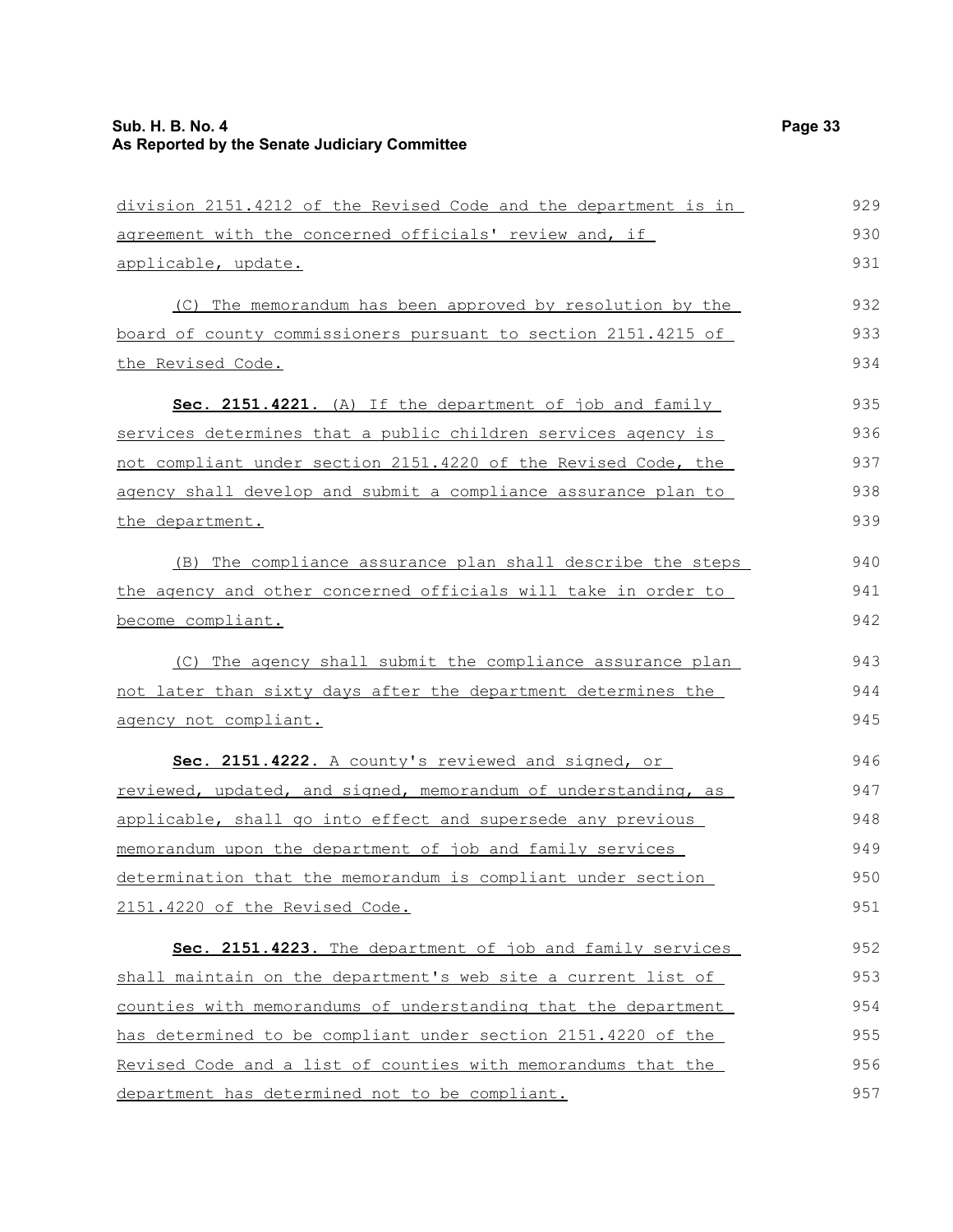| Sec. 2151.4224. The county memorandum of understanding           | 958 |
|------------------------------------------------------------------|-----|
| that is in effect in accordance with section 2151.4222 of the    | 959 |
| Revised Code shall be posted to the general web site of the      | 960 |
| county.                                                          | 961 |
| Sec. 3107.014. (A) Except as provided in division (B) of         | 962 |
| this section, only an individual who meets all of the following  | 963 |
| requirements may perform the duties of an assessor under         | 964 |
| sections 3107.031, 3107.032, 3107.082, 3107.09, 3107.101,        | 965 |
| 3107.12, 5103.0324, and 5103.152 of the Revised Code:            | 966 |
| (1) The individual must be in the employ of, appointed by,       | 967 |
| or under contract with a court, public children services agency, | 968 |
| private child placing agency, or private noncustodial agency;    | 969 |
| (2) The individual must be one of the following:                 | 970 |
| (a) A licensed professional clinical counselor, licensed         | 971 |
| professional counselor, independent social worker, social        | 972 |
| worker, independent marriage and family therapist, or marriage   | 973 |
| and family therapist licensed under Chapter 4757. of the Revised | 974 |
| Code;                                                            | 975 |
| (b) A psychologist licensed under Chapter 4732. of the           | 976 |
| Revised Code;                                                    | 977 |
| (c) A student working to earn a four-year, post-secondary        | 978 |
| degree, or higher, in a social or behavior science, or both, who | 979 |
| conducts assessor's duties under the supervision of a licensed   | 980 |
| professional clinical counselor, licensed professional           | 981 |
| counselor, independent social worker, social worker, independent | 982 |
| marriage and family therapist, or marriage and family therapist  | 983 |
| licensed under Chapter 4757. of the Revised Code or a            | 984 |
| psychologist licensed under Chapter 4732. of the Revised Code.   | 985 |
| Beginning July 1, 2009, a student is eligible under this         | 986 |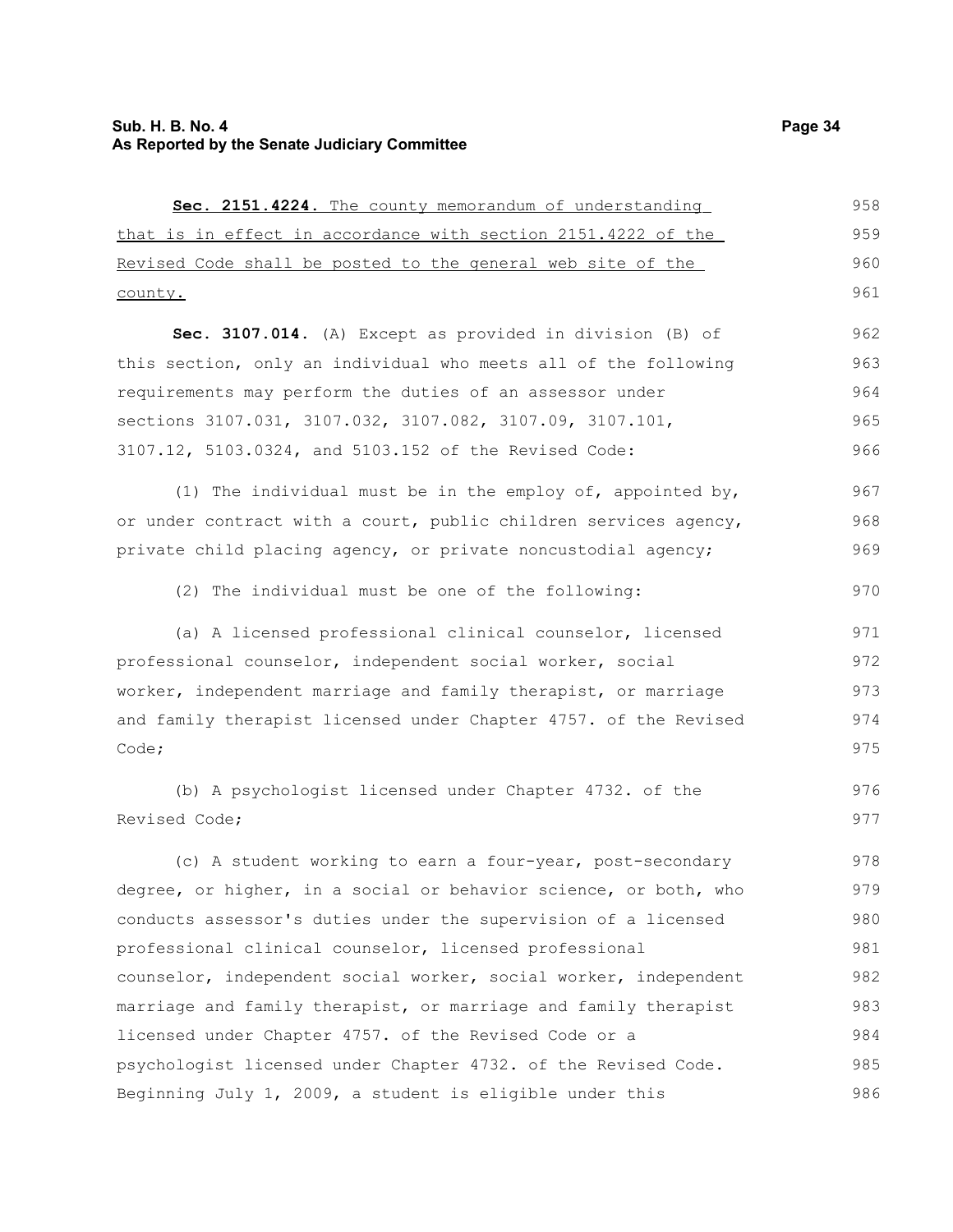#### **Sub. H. B. No. 4 Page 35 As Reported by the Senate Judiciary Committee**

division only if the supervising licensed professional clinical counselor, licensed professional counselor, independent social worker, social worker, independent marriage and family therapist, marriage and family therapist, or psychologist has completed training in accordance with rules adopted under section 3107.015 of the Revised Code. 987 988 989 990 991 992

(d) A civil service employee engaging in social work without a license under Chapter 4757. of the Revised Code, as permitted by division (A)(5) of section 4757.41 of the Revised Code; 993 994 995 996

(e) A former employee of a public children services agency who, while so employed, conducted the duties of an assessor or the duties of a PCSA caseworker or PCSA caseworker supervisor as defined in section 5153.01 of the Revised Code; 997 998 999 1000

(f) An employee of a court or public children services agency who is employed to conduct the duties of an assessor; 1001 1002

(g) A PCSA caseworker or PCSA caseworker supervisor as defined in section 5153.01 of the Revised Code; 1003 1004

| (h) An individual who holds at least a bachelor's degree       | 1005 |
|----------------------------------------------------------------|------|
| in any of the following human services fields and has at least | 1006 |
| one year of experience working with families and children:     | 1007 |

(i) Social work; (ii) Sociology; (iii) Psychology; (iv) Guidance and counseling; (v) Education; (vi) Religious education; 1008 1009 1010 1011 1012 1013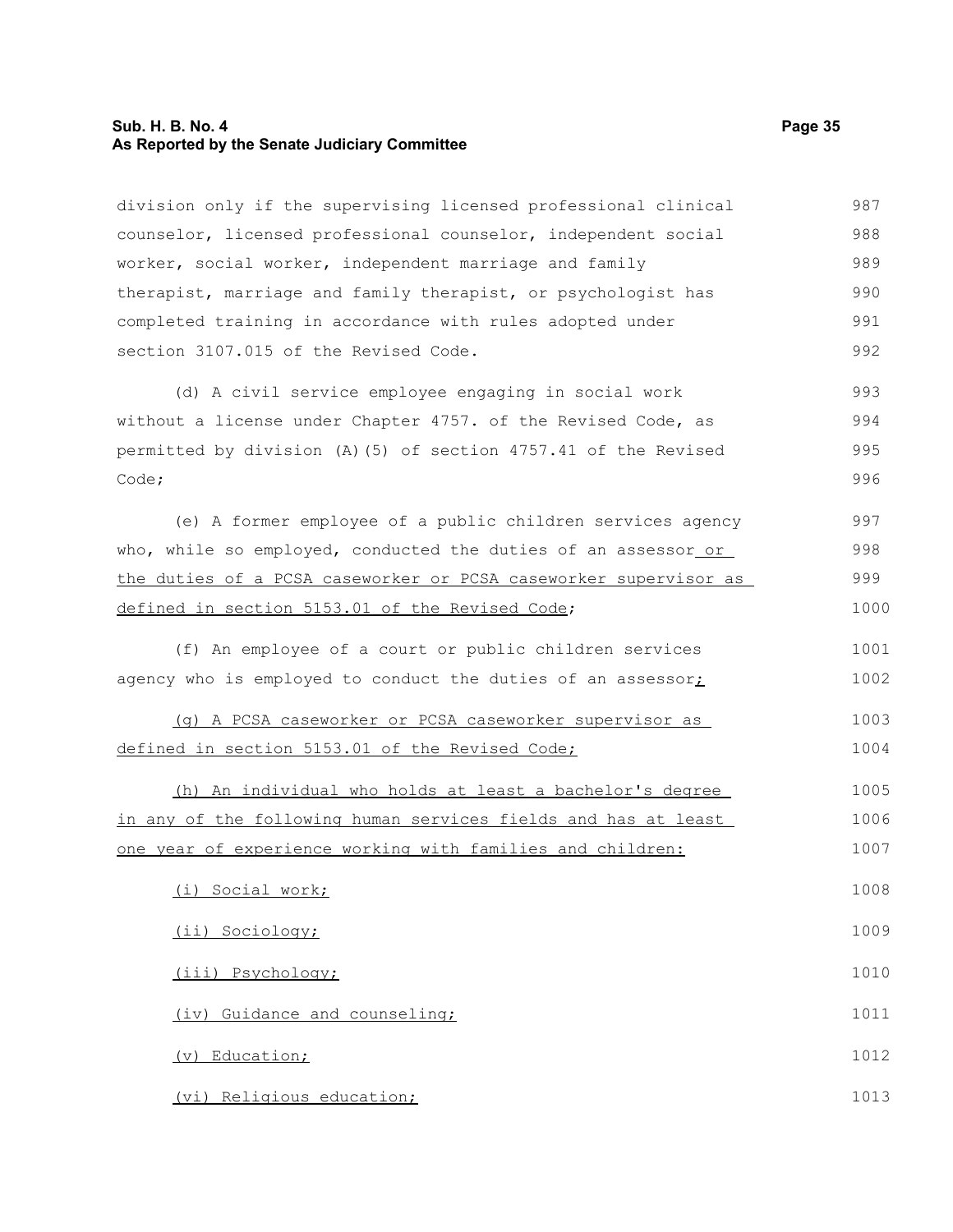| <u>(vii) Business administration;</u>                                                   | 1014         |
|-----------------------------------------------------------------------------------------|--------------|
| (viii) Criminal justice;                                                                | 1015         |
| (ix) Public administration;                                                             | 1016         |
| (x) Child care administration;                                                          | 1017         |
| (xi) Nursing;                                                                           | 1018         |
| (xii) Family studies;                                                                   | 1019         |
| (xiii) Any other human services field related to working<br>with children and families. | 1020<br>1021 |
| (3) The individual must complete training in accordance                                 | 1022         |
| with rules adopted under section 3107.015 of the Revised Code.                          | 1023         |
| (B) An individual in the employ of, appointed by, or under                              | 1024         |
| contract with a court prior to September 18, 1996, to conduct                           | 1025         |
|                                                                                         |              |

adoption investigations of prospective adoptive parents may perform the duties of an assessor under sections 3107.031, 3107.032, 3107.082, 3107.09, 3107.101, 3107.12, 5103.0324, and 5103.152 of the Revised Code if the individual complies with division (A)(3) of this section regardless of whether the individual meets the requirement of division (A)(2) of this section. 1026 1027 1028 1029 1030 1031 1032

(C) A court, public children services agency, private child placing agency, or private noncustodial agency may employ, appoint, or contract with an assessor in the county in which a petition for adoption is filed and in any other county or location outside this state where information needed to complete or supplement the assessor's duties may be obtained. More than one assessor may be utilized for an adoption. 1033 1034 1035 1036 1037 1038 1039

(D) Not later than January 1, 2008, the department of job 1040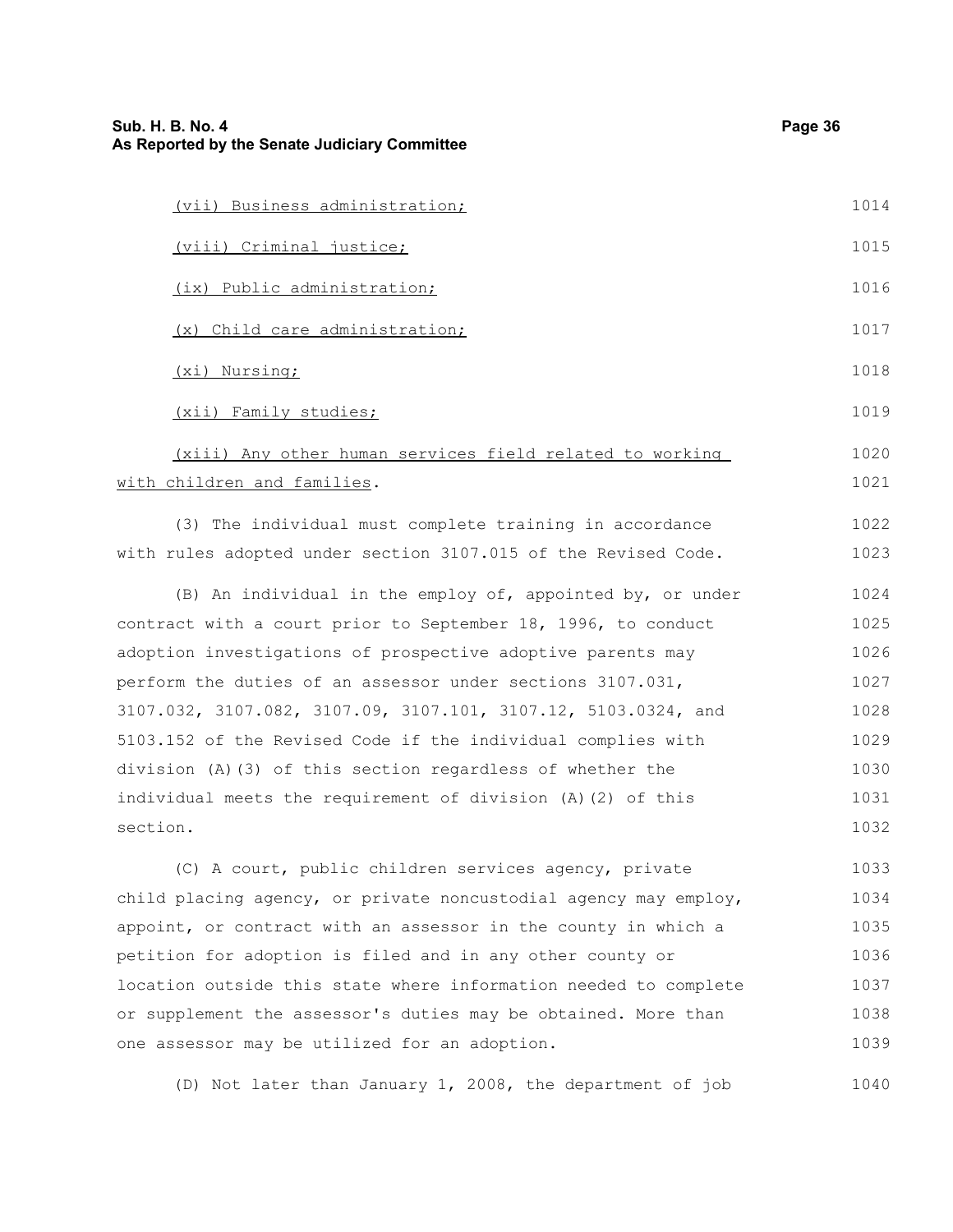### **Sub. H. B. No. 4 Page 37 As Reported by the Senate Judiciary Committee**

| and family services shall develop and maintain an assessor       | 1041 |
|------------------------------------------------------------------|------|
| registry. The registry shall list all individuals who are        | 1042 |
| employed, appointed by, or under contract with a court, public   | 1043 |
| children services agency, private child placing agency, or       | 1044 |
| private noncustodial agency and meet the requirements of an      | 1045 |
| assessor as described in this section. A public children         | 1046 |
| services agency, private child placing agency, private           | 1047 |
| noncustodial agency, court, or any other person may contact the  | 1048 |
| department to determine if an individual is listed in the        | 1049 |
| assessor registry. An individual listed in the assessor registry | 1050 |
| shall immediately inform the department when that individual is  | 1051 |
| no longer employed, appointed by, or under contract with a       | 1052 |
| court, public children services agency, private child placing    | 1053 |
| agency, or private noncustodial agency to perform the duties of  | 1054 |
| an assessor as described in this section. The director of job    | 1055 |
| and family services shall adopt rules in accordance with Chapter | 1056 |
| 119. of the Revised Code necessary for the implementation,       | 1057 |
| contents, and maintenance of the registry, and any sanctions     | 1058 |
| related to the provision of information, or the failure to       | 1059 |
| provide information, that is needed for the proper operation of  | 1060 |
| the assessor registry.                                           | 1061 |
| Sec. 5101.89. As used in sections 5101.89 to 5101.899 of         | 1062 |
| the Revised Code:                                                | 1063 |
|                                                                  |      |
| (A) "Youth" means a person who is any of the following:          | 1064 |
| (1) Less than eighteen years of age;                             | 1065 |
| (2) An emancipated young adult;                                  | 1066 |
| (3) Is in the temporary or permanent custody of a public         | 1067 |
| children services agency, a planned permanent living             | 1068 |
| arrangement, or in the Title-IV-E-eligible care and placement    | 1069 |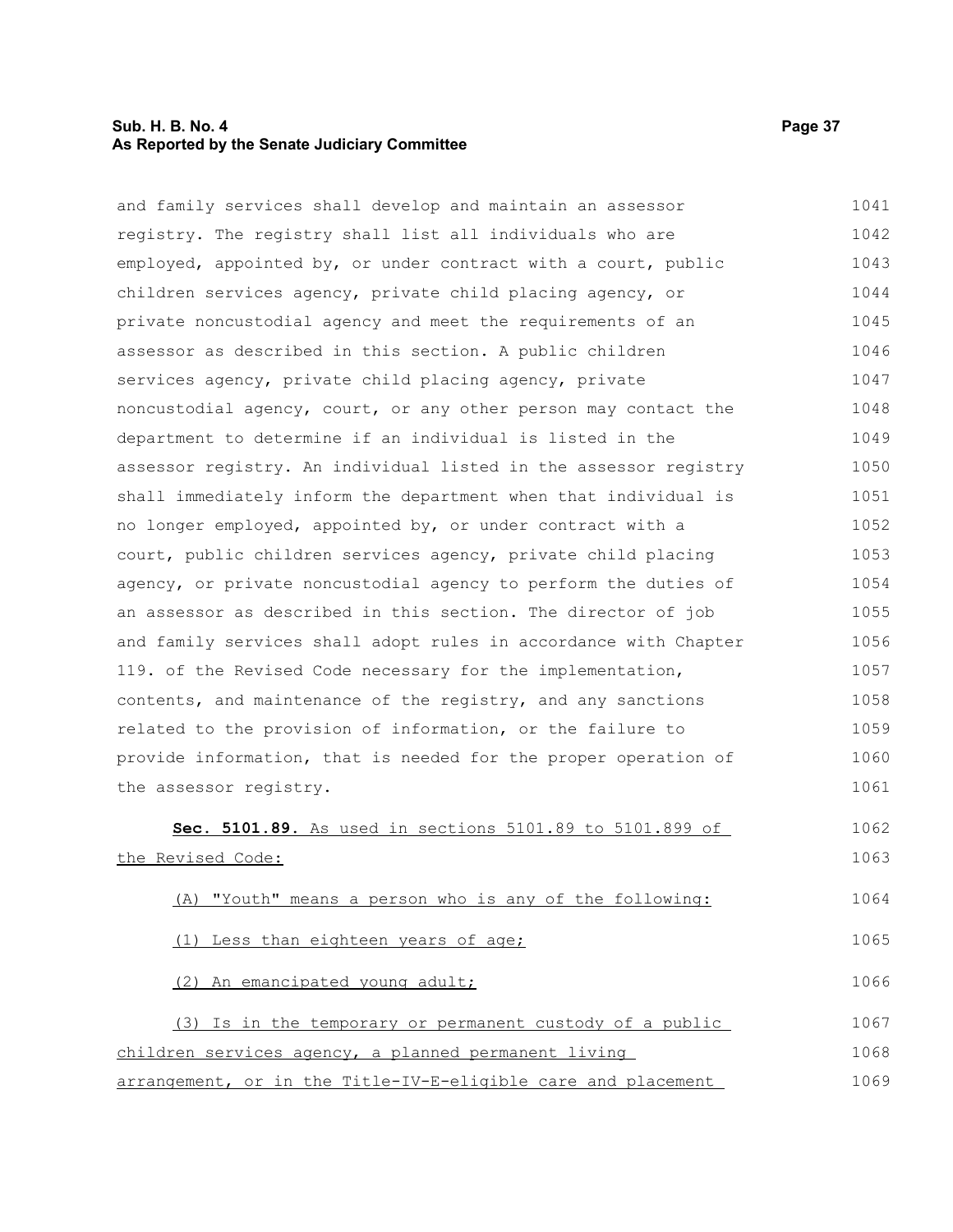### **Sub. H. B. No. 4 Page 38 As Reported by the Senate Judiciary Committee**

| responsibility of a juvenile court or other governmental agency  | 1070 |
|------------------------------------------------------------------|------|
| that provides Title IV-E reimbursable placement services.        | 1071 |
| (B) "Emancipated young adult" has the same meaning as in         | 1072 |
| section 5101.141 of the Revised Code.                            | 1073 |
| Sec. 5101.891. (A) There is created a youth and family           | 1074 |
| ombudsman office under the department of job and family services | 1075 |
| consisting of the following:                                     | 1076 |
| (1) A family ombudsman, who shall be appointed by the            | 1077 |
| governor, to investigate complaints made by adults;              | 1078 |
| (2) A youth ombudsman, who shall be appointed by the             | 1079 |
| governor with advice from the overcoming hurdles in Ohio youth   | 1080 |
| advisory board, to investigate complaints made by youth and to   | 1081 |
| advocate for the best interests of children involved in concerns | 1082 |
| investigated by the office;                                      | 1083 |
| (3) Not fewer than two regional ombudsmen;                       | 1084 |
| (4) Any necessary support staff.                                 | 1085 |
| The office shall investigate and resolve concerns made<br>(B)    | 1086 |
| by or on behalf of children and families involved with public    | 1087 |
| children services agencies, Title IV-E agencies, or private      | 1088 |
| provider agencies that administer or oversee foster care or      | 1089 |
| placement services for the children services system. The office  | 1090 |
| shall ensure the independent and impartial review of youth,      | 1091 |
| family, and community complaints or concerns.                    | 1092 |
| Sec. 5101.892. The youth and family ombudsman office shall       | 1093 |
| perform all of the following duties:                             | 1094 |
| (A) Receive, investigate, and attempt to resolve                 | 1095 |
| complaints from citizens, including children in the custody of a | 1096 |
| public children services agency or in the care and placement of  | 1097 |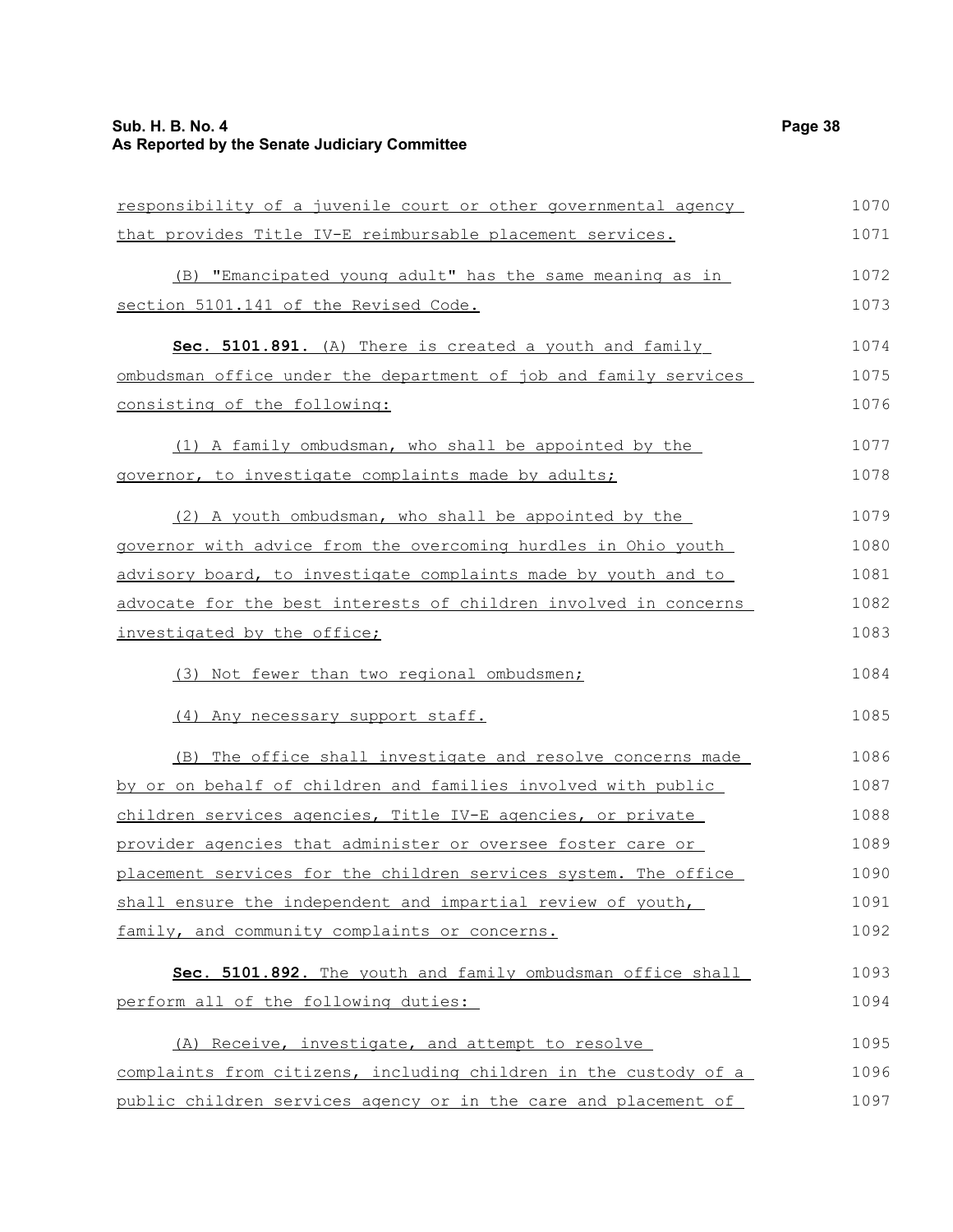| a Title IV-E agency, related to government services regarding    | 1098 |
|------------------------------------------------------------------|------|
| child protective services, foster care, and adoption;            | 1099 |
| (B) Establish procedures for receiving and resolving             | 1100 |
| complaints, consistent with state and federal law;               | 1101 |
| (C) Provide an annual report to the governor, speaker of         | 1102 |
| the house of representatives, president of the senate, minority  | 1103 |
| leadership of the house of representatives and senate, the       | 1104 |
| director of job and family services, and representatives of the  | 1105 |
| overcoming hurdles in Ohio youth advisory board.                 | 1106 |
| Sec. 5101.893. Not later than sixty days after release of        | 1107 |
| the annual report described under section 5101.892 of the        | 1108 |
| Revised Code, the overcoming hurdles in Ohio youth advisory      | 1109 |
| board shall provide an evaluation of the report to the governor  | 1110 |
| and the youth ombudsman of the youth and family ombudsman        | 1111 |
| office.                                                          | 1112 |
| Sec. 5101.894. To the extent permitted by state or federal       | 1113 |
| law, a representative of the youth and family ombudsman office   | 1114 |
| may report to an appropriate authority any suspected violation   | 1115 |
| of state law discovered during the course of a complaint review. | 1116 |
| Sec. 5101.895. The department of job and family services         | 1117 |
| shall be responsible for all administrative undertakings for the | 1118 |
| youth and family ombudsman office, including the provision of    | 1119 |
| offices, equipment, and supplies, as necessary.                  | 1120 |
| Sec. 5101.897. (A) No employee of the youth and family           | 1121 |
| ombudsman office shall do any of the following:                  | 1122 |
| (1) Hold any office of trust or profit;                          | 1123 |
| (2) Engage in any occupation or business interfering or          | 1124 |
| inconsistent with the duties of the office;                      | 1125 |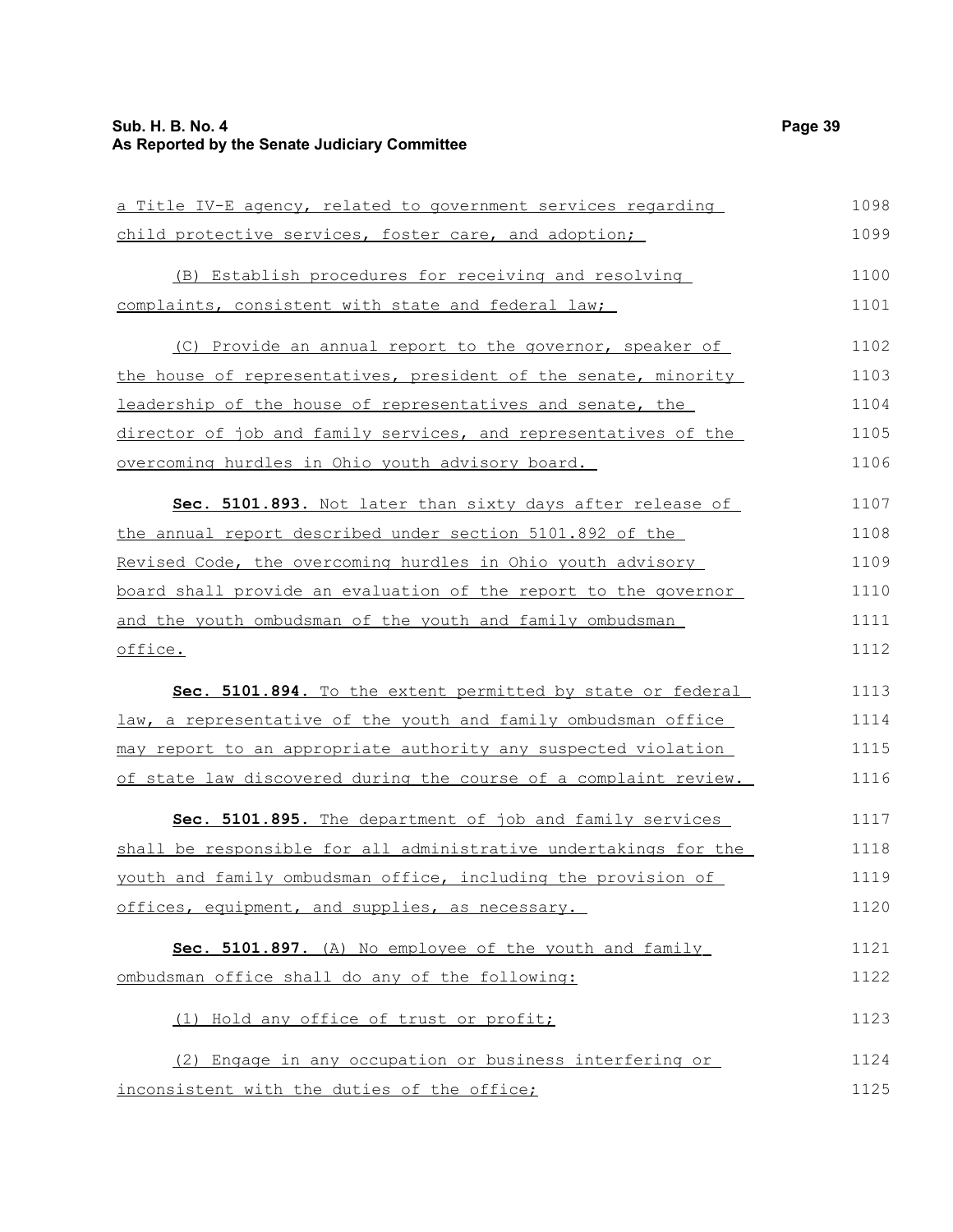| (3) Serve on any committee of any political party;               | 1126 |
|------------------------------------------------------------------|------|
| (4) Have any interest that is, or may be, in conflict with       | 1127 |
| the interests and concerns of the office.                        | 1128 |
| (B) As used in this section, "office of trust or profit"         | 1129 |
| means any of the following:                                      | 1130 |
| (1) A federal or state elective office or an elective            | 1131 |
| office of a political subdivision of the state;                  | 1132 |
| (2) A position on a board or commission of the state that        | 1133 |
| is appointed by the governor;                                    | 1134 |
| (3) An office set forth in section 121.03, 121.04, or            | 1135 |
| 121.05 of the Revised Code;                                      | 1136 |
| (4) An office of the government of the United States that        | 1137 |
| is appointed by the president of the United States.              | 1138 |
| Sec. 5101.899. (A) The youth and family ombudsman office         | 1139 |
| shall have access to only the records of the department of job   | 1140 |
| and family services that are necessary for the administration of | 1141 |
| sections 5101.89 to 5101.899 of the Revised Code and in the      | 1142 |
| performance of its official duties, including any records        | 1143 |
| maintained in the uniform statewide automated child welfare      | 1144 |
| information system under section 5101.13 of the Revised Code.    | 1145 |
| The office has the right to request of the director of job and   | 1146 |
| family services necessary information from any work unit of the  | 1147 |
| department having information. The collection, compilation,      | 1148 |
| analysis, and dissemination of information by the office shall   | 1149 |
| be performed in a manner that protects complainants, individuals | 1150 |
| providing information about a complaint, public entities, and    | 1151 |
| confidential records.                                            | 1152 |
| The office shall have access to any necessary records<br>(B)     | 1153 |